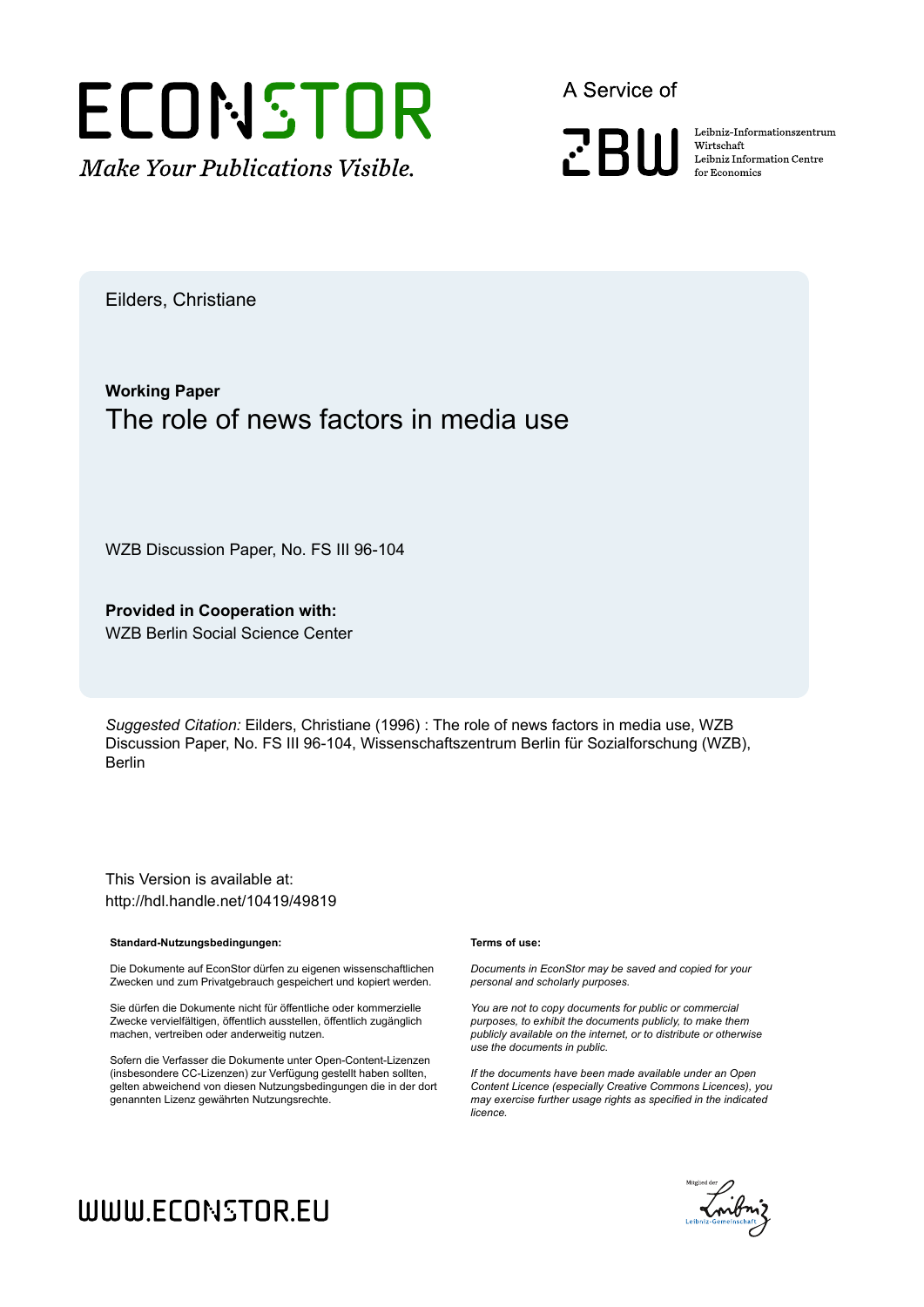Veröffentlichung der Abteilung **Öffentlichkeit und soziale Bewegungen des** Forschungsschwerpunkts Sozialer Wandel, Institutionen und Vermittlungsprozesse des Wissenschaftszentrums Berlin für Sozialforschung

FS III 96-104

The Role of News Factors in Media Use

Christiane Eilders

Berlin, November 1996

Wissenschaftszentrum Berlin für Sozialforschung gGmbH (WZB) Reichpietschufer 50, D-10785 Berlin, Telefon (030) 25 491-0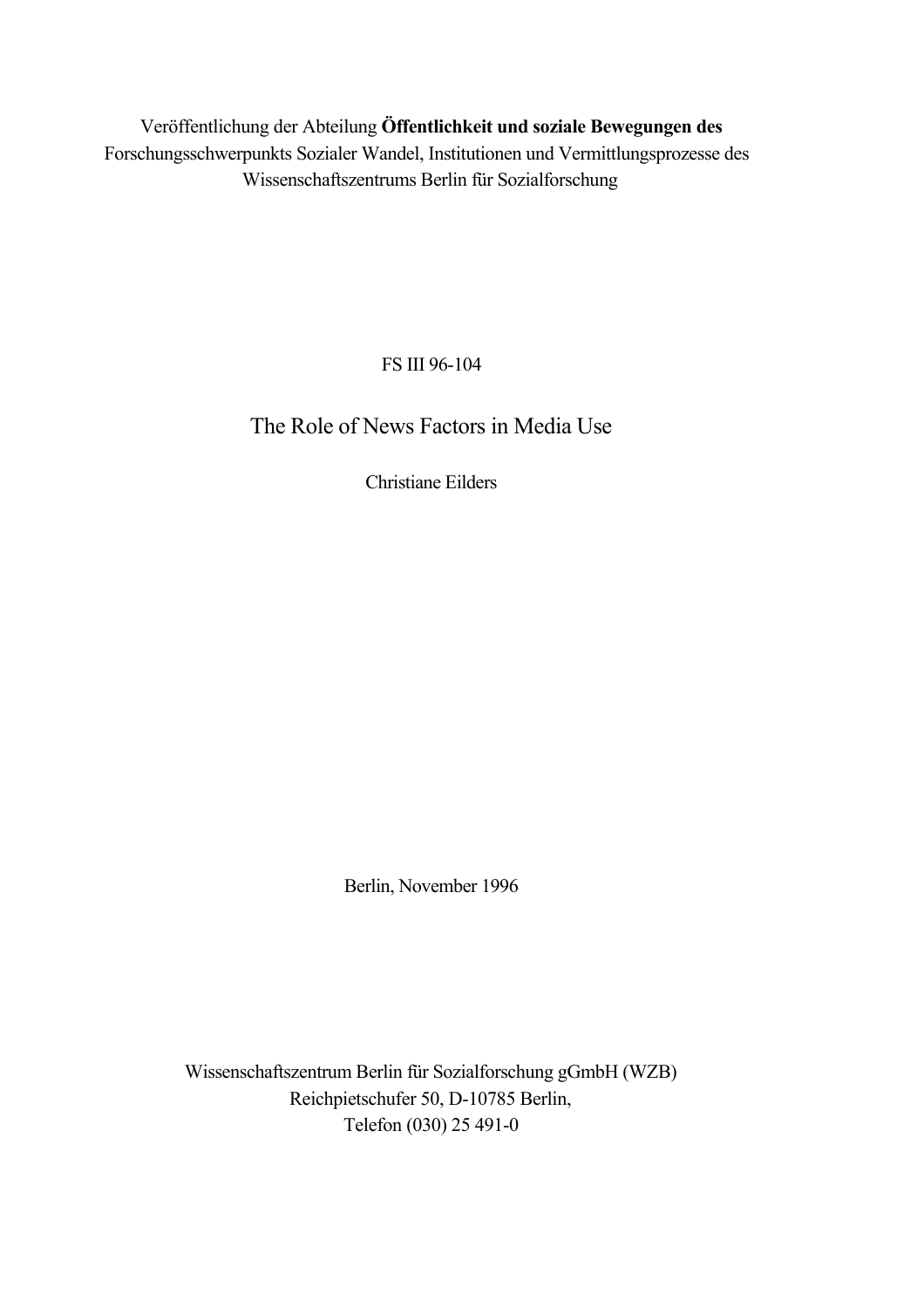#### **Zitierhinweis**

Das vorliegende Dokument ist die pdf-Version zu einem Discussion Paper des WZB. Obwohl es inhaltlich identisch zur Druckversion ist, können unter Umständen Verschiebungen/Abweichungen im Bereich des Layouts auftreten (z.B. bei Zeilenumbrüchen, Schriftformaten und – größen u.ä.). Diese Effekte sind softwarebedingt und entstehen bei der Erzeugung der pdf-Datei. Sie sollten daher, um allen Missverständnissen vorzubeugen, aus diesem Dokument in der folgenden Weise zitieren:

Eilders, Christiane*:* The Role of News Factors in Media Use. Discussion Paper FS-III 96-104. Berlin : Wissenschaftszentrum, Berlin, 1996. URL: http://bibliothek.wz-berlin.de/pdf/1996/iii96-104.pdf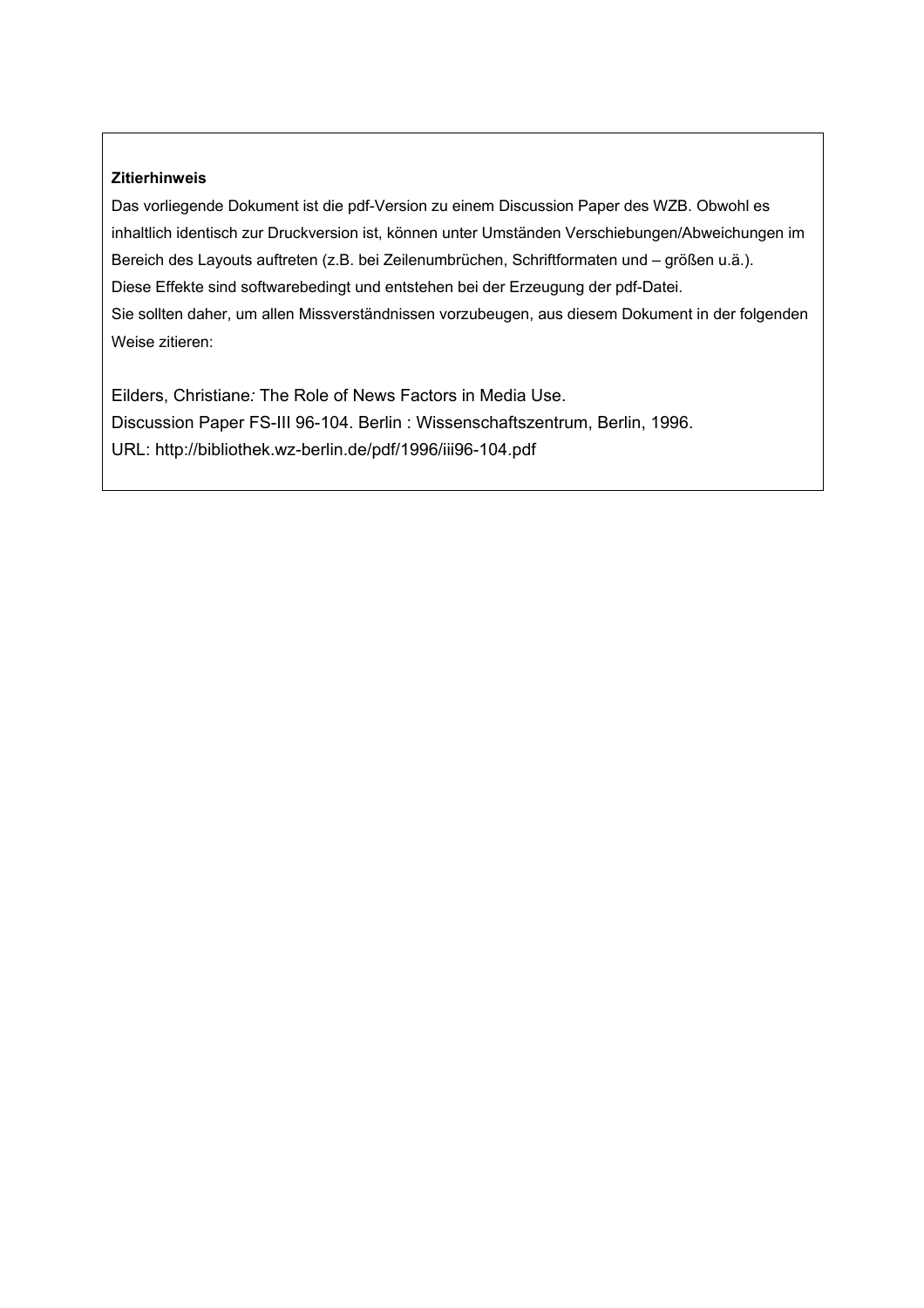#### **Abstract:**

News value research has contributed a great deal to the understanding of the process of news selection. This study takes a fairly uncommon perspective by focusing on the news selection of recipients rather than journalists. It departs from the assumption that journalists and recipients select according to the same general human principles of information processing. Cognitive psychology, in particular the psychology of attention, suggests several explanations for the effectiveness of news factors as selection criteria: News factors indicate relevance and thus are plausible selection criteria that allow for an efficient reduction of world complexity. The impact of news factors on media use is investigated employing content analysis and media use data derived from audience diaries of a week's paper and magazine use. Bivariate analyses of the news factors in articles used and articles not used indicate that news factors influence media use. Respondents prefer articles of high news value to articles of low news value. Multivariate analyses qualified this result showing that not so much the news factors but rather the formal characteristics of an article determine selection. The discussion focuses on the question whether recipients might use formal characteristics as shortcuts for judging the relevance of an article.

#### **Zusammenfassung:**

Die Nachrichtenwertforschung hat einen beachtlichen Beitrag zum Verständnis der Nachrichtenselektion durch Journalisten geleistet. Diese Untersuchung betrachtet die Selektionsfrage aus einer ungewöhnlichen Perspektive, indem sie nach der Nachrichtenselektion der Rezipienten, nicht der Journalisten fragt. Wir gehen davon aus, daß Journalisten und Rezipienten Informationen nach den gleichen allgemeinmenschlichen Kriterien verarbeiten. Die Kognitionspsychologie, vor allem die Aufmerksamkeitspsychologie, bietet verschiedene Erklärungen für die Wirksamkeit von Nachrichtenfaktoren als Selektionskriterien: Nachrichtenfaktoren zeigen Relevanz an und sind damit plausible Auswahlkriterien im Sinne einer effizienten Komplexitätsreduktion. Der Einfluß von Nachrichtenfaktoren auf die Beitragsauswahl durch Rezipienten wird anhand einer Inhaltsanalyse von Medienbeiträgen und Nutzungsdaten untersucht. Die Nutzungsdaten stammen aus einer Tagebuchuntersuchung, in der die Befragten ihre Printmediennutzung einer Woche notiert haben. Bivariate Analysen des Nachrichtenwertes von gelesenen und nicht gelesenen Artikeln zeigen, daß Nachrichtenfaktoren die Beitragsauswahl beeinflussen: Rezipienten ziehen Artikel mit hohem Nachrichtenwert Artikeln mit weniger hohem Nachrichtenwert vor. Multivariate Analysen modifizieren dieses Ergebnis. Es zeigt sich, daß nicht so sehr die Nachrichtenfaktoren, als vielmehr die formalen Beitragsmerkmale die Artikelauswahl bestimmen. Die Diskussion beschäftigt sich mit der Frage, ob Rezipienten formale Beitragsmerkmale benutzen, um die Relevanz eines Artikels einzuschätzen.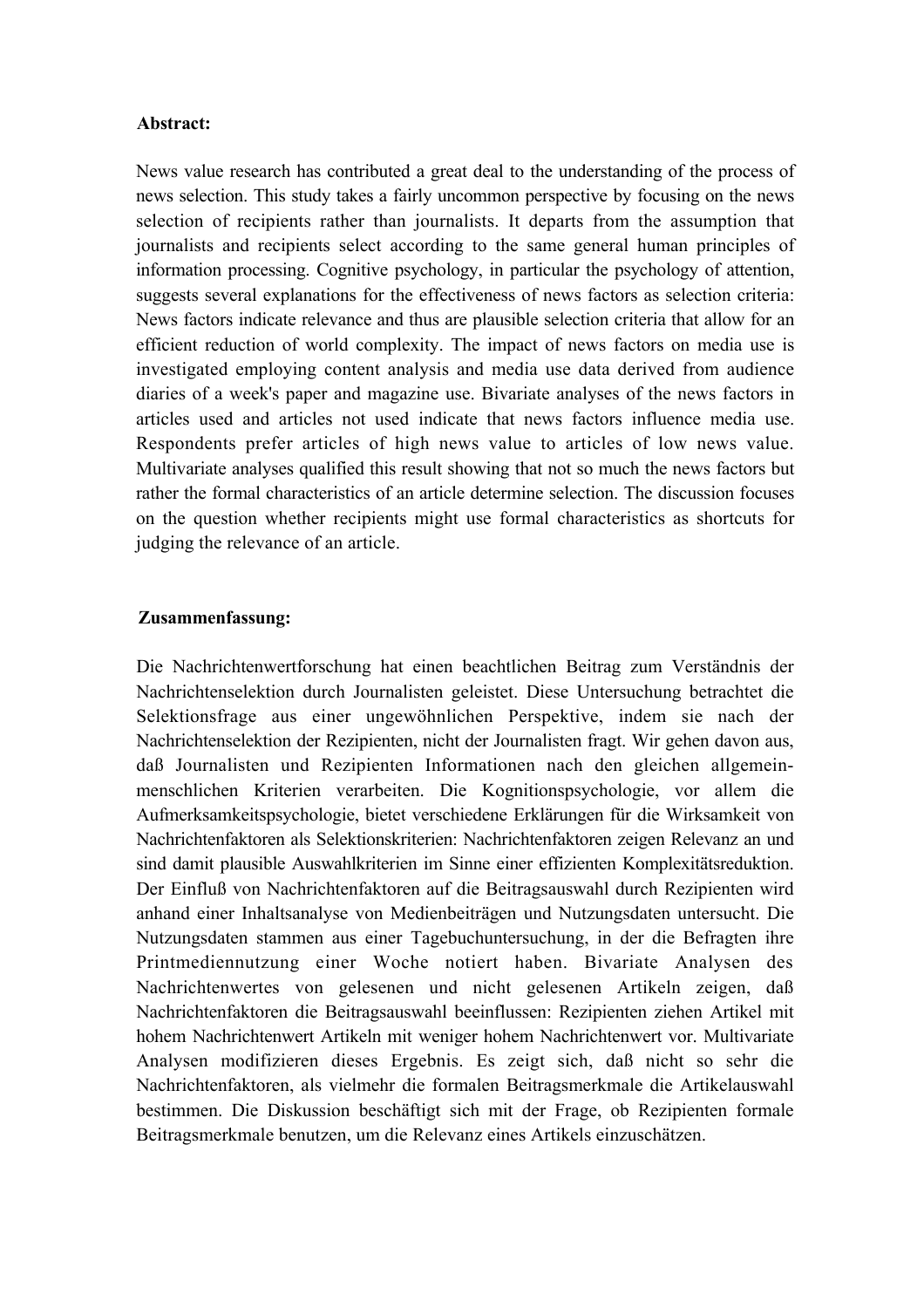## **The Role of News Factors in Media Use**

#### **1. The concept of news factors**

News selection has always been a central issue in communication research. While it seems to be beyond dispute that selection has to take place in order to reduce the complexity of the world surrounding us, the criteria for this process are subject of a continuing debate. The question asked is whether or not the media draw an appropriate (even though reduced) image of reality. One of the research traditions concerned with the problem of news selection is the news value research. Unlike the gatekeepingapproach news value research does not focus on the personal or institutional characteristics of the journalists but on the content characteristics of the mass media, taking the media coverage as a result of the selection process. It is assumed that events have certain characteristics that make them newsworthy. These event characteristics - as perceived by the journalists - correspond to respective selection criteria in the cognitive system of the journalists. The single characteristics are called news factors. News factors thus are perceived event characteristics that serve as selection criteria.

The concept of news factors can be traced back to 1922, when Lippmann discussed several event characteristics lending "news value" to an event and increasing its chances of being published by the media. He suggested five factors making events newsworthy: *sensationalism, proximity, relevance, unambiguity and facticity* (Lippmann 1990: 230ff). Since Lippmann first mentioned news values a large body of research has evolved in the United States and in Europe, with the largest share of research activity in the 60s and 70s (for a review on news value research see Staab 1990a, Eilders 1997). In Europe, researchers from the Oslo-Peace-Research-Institute have established the research tradition, starting with Östgaard (1965), who meta-analyzed several content analyses on the international news flow and found three factors determining selection: *simplification, identification and sensationalism.* Galtung and Rüge (1965) differentiated his concept into twelve factors: *frequency, threshold, unambiguity, meaningfulness, consonance, unexpectedness, continuity, composition, reference to elite nations and elite people, personification, and reference to something negative.* The last four factors are assumed to be culture-bound, meaning they influence the transition from events to news only in the "north-western corner of the world" (Galtung/Ruge 1965). Among others Sande (1971), Schulz (1976, 1982), Peterson (1979) and Staab (1990b) carried on this concept, mostly employing extensive content analyses to investigate the effects of news factors on selection.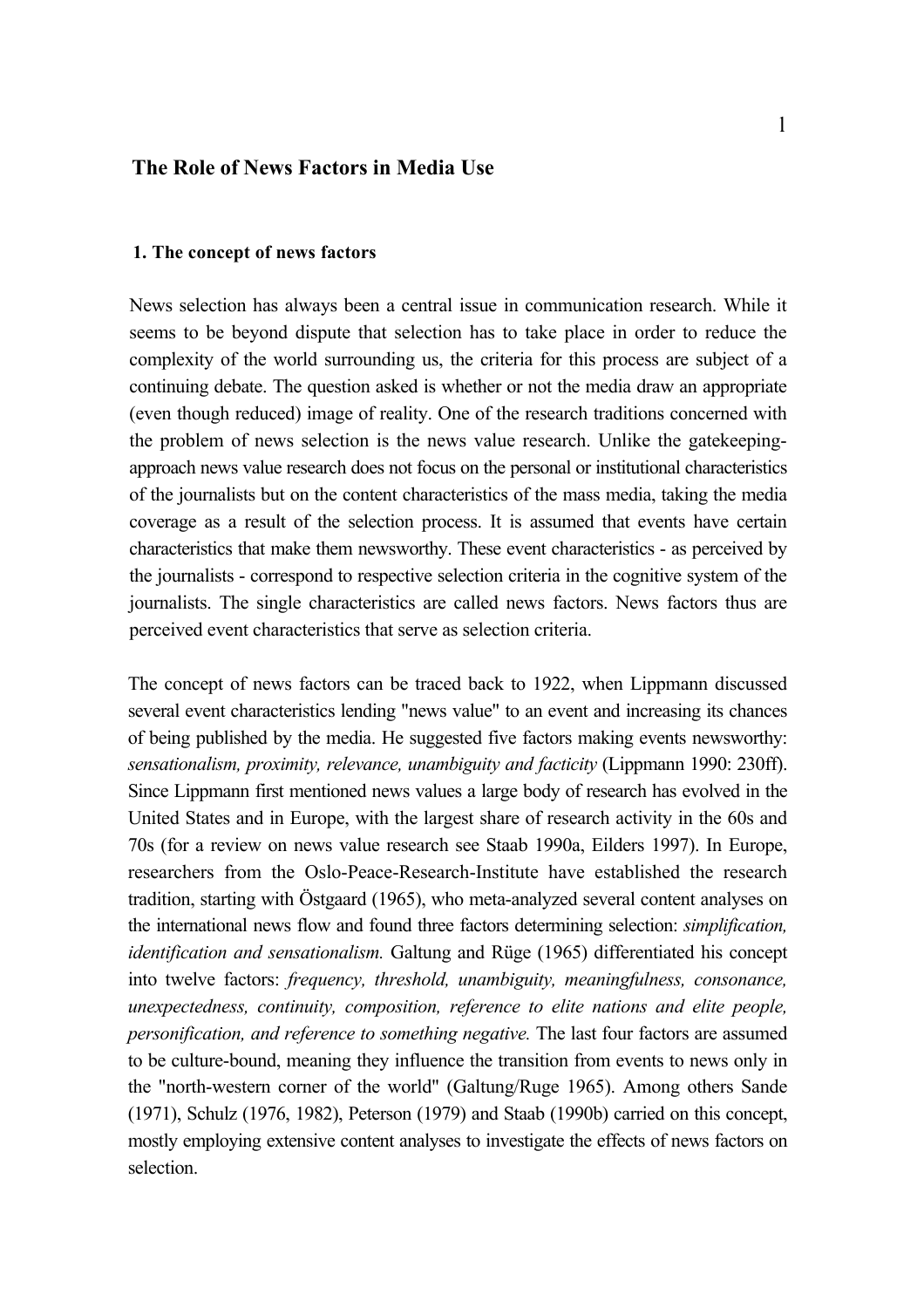Rosengren suggested a very clear classification of the possible selection activities of the media. He distinguishes between "selective, quantitative and qualitative gatekeeping" (Rosengren 1970: 148). Selective gatekeeping concerns the decision whether or not an event will make the news at all. Quantitative gatekeeping refers to the size of an article resp. a tv- or radio report, and qualitative gatekeeping concerns the prominence of presentation (placement in the paper and on a specific page, headline size, color, illustration). Journalists will be more likely to cover an event that they perceive as unexpected than an easily predictable event. They will also be more likely to give the article more room, a larger headline, and place it on page one. Thus, an article is presented the more prominently the more news value it has.

Since we have no direct access to reality, we cannot identify selection criteria by comparing reality and media content (for a discussion on the use of extra-media-data see Rosengren 1970, 1974; Schulz 1976). Thus, content analysis does not allow us to determine, what qualities make an event pass the first threshold of selection. The most common empirical test of the news value theory is relating the prominence of presentation of an article to the number and value of the news factors in the article: Analyzing media content and relating the inherent news factors to size and prominence of the news item, we can at least investigate the criteria for journalistic decisions following the publication decision. It may be assumed that the selection criteria remain constant in the various phases of the process, and therefore criteria that have proved effective for quantitative and qualitative selection can be seen as general journalistic selection criteria.

In the United States, research on news factors was mainly carried out by Buckalew. He conducted several experiments asking journalists to sort news items with certain combinations of news factors according to their chance of being published (Buckalew 1969, 1969/70, 1973/74; Clyde/Buckalew 1969). This research tradition concentrated on fewer news factors than the mostly european content analyses: *significance, normality (as opposed to conflict), prominence, timeliness and proximity*. In spite of the different methodology the results were similar to the results of the content analyses: All together, it could be shown that news selection is influencend by news factors, even though different news factors influence selection to varying degrees. *Relevance (resp. significance), conflict* and *reference to something negative, prominence,* and *continuity as well as proximity* and *reference to elite nations* (for international news) were found to be strong predictors of news selection.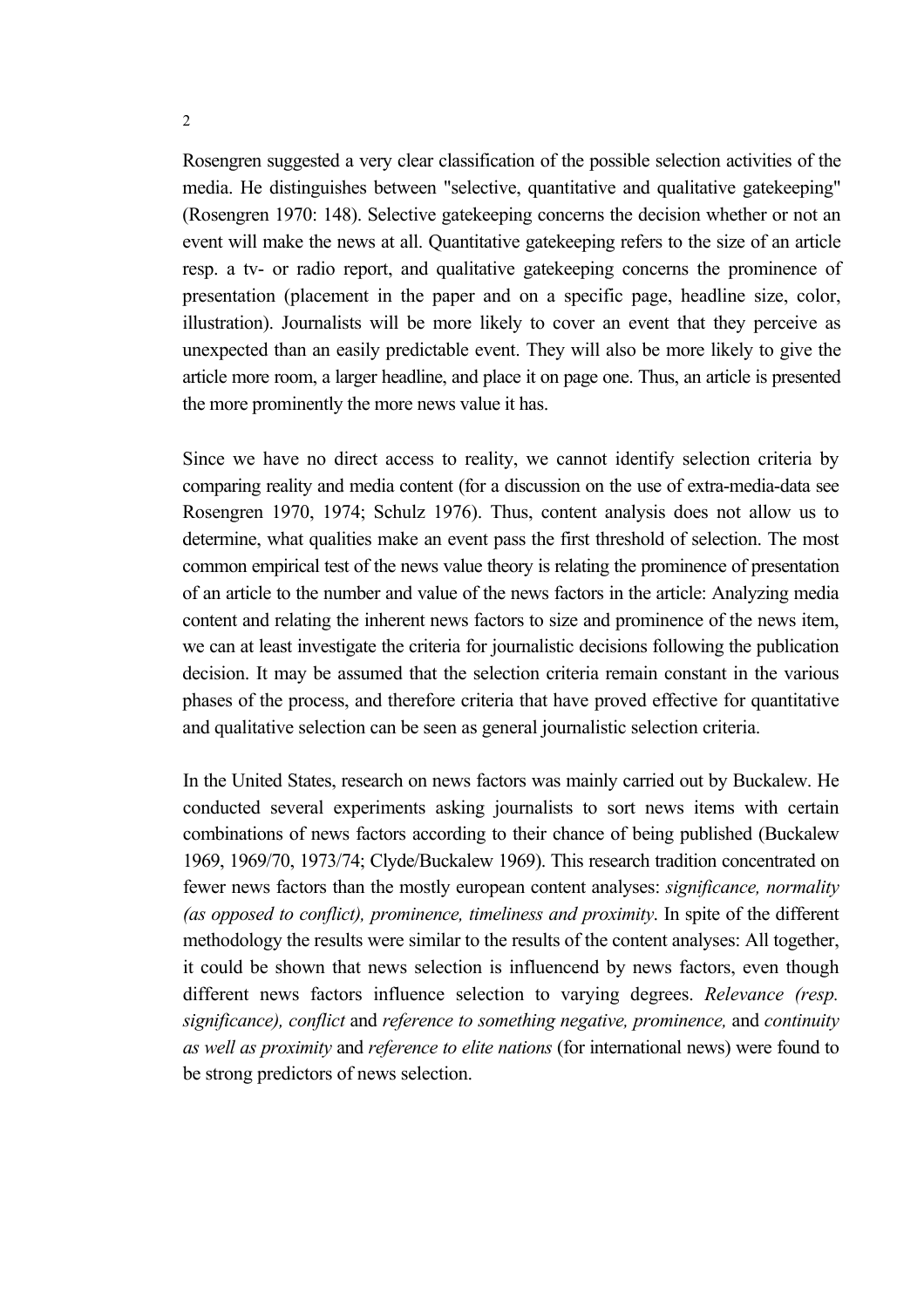As an explanation for the impact of the news factors Galtung and Rüge referred to the psychology of perception. They stressed the assumption that journalists and media users select information according to the same principles (for earlier discussions of similar assumptions see Lippmann 1990 and Östgaard 1965): "every link in the chain (of communication, auth.) reacts to what it receives fairly much according to the same principles. The journalist scans the phenomena (...) and selects and distorts, and so does the reader when he gets the finished product, the news pages, and so do all the middlemen" (Galtung/Ruge 1965: 71). News factors, from this perspective, are not exclusively journalistic work routines, but general human selection criteria, deductable from the psychology of perception. The concept of news factors originally developed as a description of journalistic selection thus can be applied to the process of reception: In order to reduce complexity recipients have to select the news items they want to learn about out of the enormous amount of information supplied. It is assumed that news factors in media content determine their use of particular news items.

The assumption of equivalent selection criteria of the media and its audience implies that news selection by the media represents an anticipation of the selection activities of the audience. If journalists and recipients select news according to the same criteria, the discussion on the appropriateness of the picture of reality transmitted by the media must be reconsidered. If the principles of news selection turn out to be general human behavior, there cannot be a "wrong" or "distorted" way of selection. If journalists apply criteria very different from the selection criteria of the audience, however, this has serious implications: The audience's information supply is restricted and distorted according to criteria that the audience itself would not have applied. In that case, the information offered by the media does not meet the audience's needs.

So far, news value research has almost entirely focused on news selection by journalists, although Galtung and Rüge had already pointed out that the media image is not the last link in the chain of communication. It runs from world events via the media image to the personal image (see fig. 1). Selection and distortion take place not only between world events and media image, but on each step of the chain. The more steps are involved in the communication process, the more the image of an event is modified.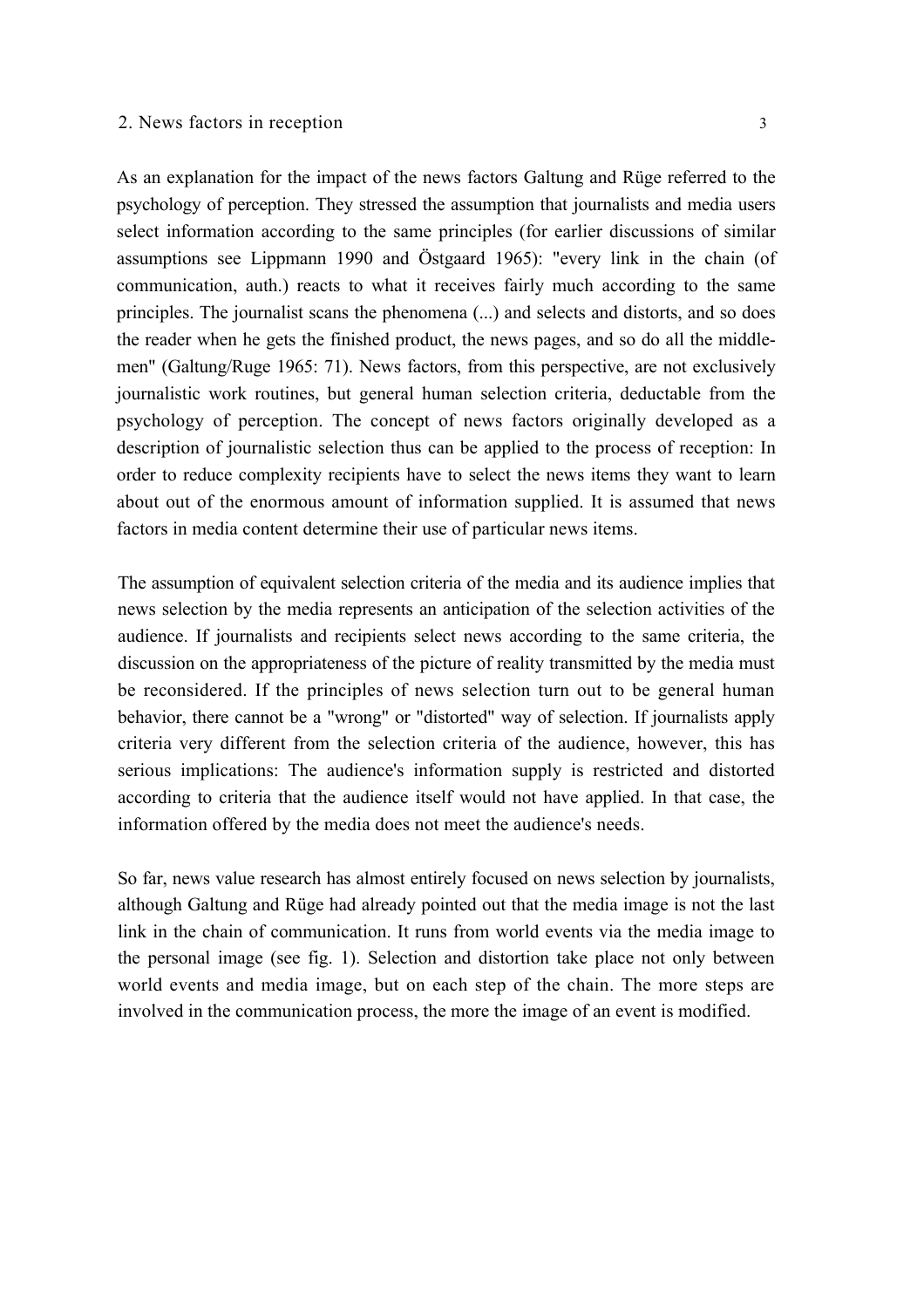| fig. 1:                |               |                            |                                                        |                              |                          |                               |                                                        |                          |
|------------------------|---------------|----------------------------|--------------------------------------------------------|------------------------------|--------------------------|-------------------------------|--------------------------------------------------------|--------------------------|
| WORLD<br><b>EVENTS</b> | $\rightarrow$ | <b>MEDIA</b><br>PERCEPTION | $\rightarrow$<br><b>SELECTION</b><br><b>DISTORTION</b> | <b>MEDIA</b><br><b>IMAGE</b> | $\overline{\phantom{a}}$ | <b>PERSONAL</b><br>PERCEPTION | $\rightarrow$<br><b>SELECTION</b><br><b>DISTORTION</b> | PERSONAL<br><b>IMAGE</b> |
|                        |               |                            |                                                        |                              |                          |                               |                                                        |                          |

There has been only very little research on the impact of news factors on the personal image. Except for several smaller studies from different research traditions dealing with few selected news factors or similar constructs (Bornholdt 1966, Lassahn 1967, Atwood 1970) only few studies explicitly examined news factors. Sande (1971) and Schulz (1982), examined the relation between news factors in media content and importance ratings of the public, Donsbach (1991), investigated the impact of news factors on article selection from a newspaper, and Merten (1985) and Ruhrmann (1989) assessed the role of selected news factors in news retention. The researchers correspondingly found an impact of news factors on the various aspects of reception. Again, results showed moderate variations between the different factors. *Prominence resp. reference to elite people* and *continuity* influenced importance ratings. In terms of selective media use *continuity, unexpectedness, conflict* and *reference to events* (facticity) proved to be the most influential news factors. Selective retention was affected most by *relevance, unexpectedness* and *conflict.*

#### 3. News **factors from the perspective of cognitive psychology**

Galtung and Rüge do not specify their understanding of the psychological mechanisms they refer to. However, the examples they put forward in order to explain the news factors point to the principles of selective attention: They illustrate their theory using examples from listening to radio signals: "If the frequency of the signal is outside the dial it will not be recorded", "The more unexpected the signal, the more probable that it will be recorded as worth listening to" etc. (Galtung/Ruge 1965: 65). The mechanisms of acoustic perception are then applied to event perception. Of course, there is more to reception resp. information processing than selection. In our opinion, news factors do not only affect selection but also influence further processing. This paper, however, will address the role of news factors in news selection only. Our analysis is restricted to print media because for electronic media the conditions of selection are rather different: Recipients do not usually know the content of the news before they decide to watch them or listen to them. For print media, people realize what the article is about by quickly

4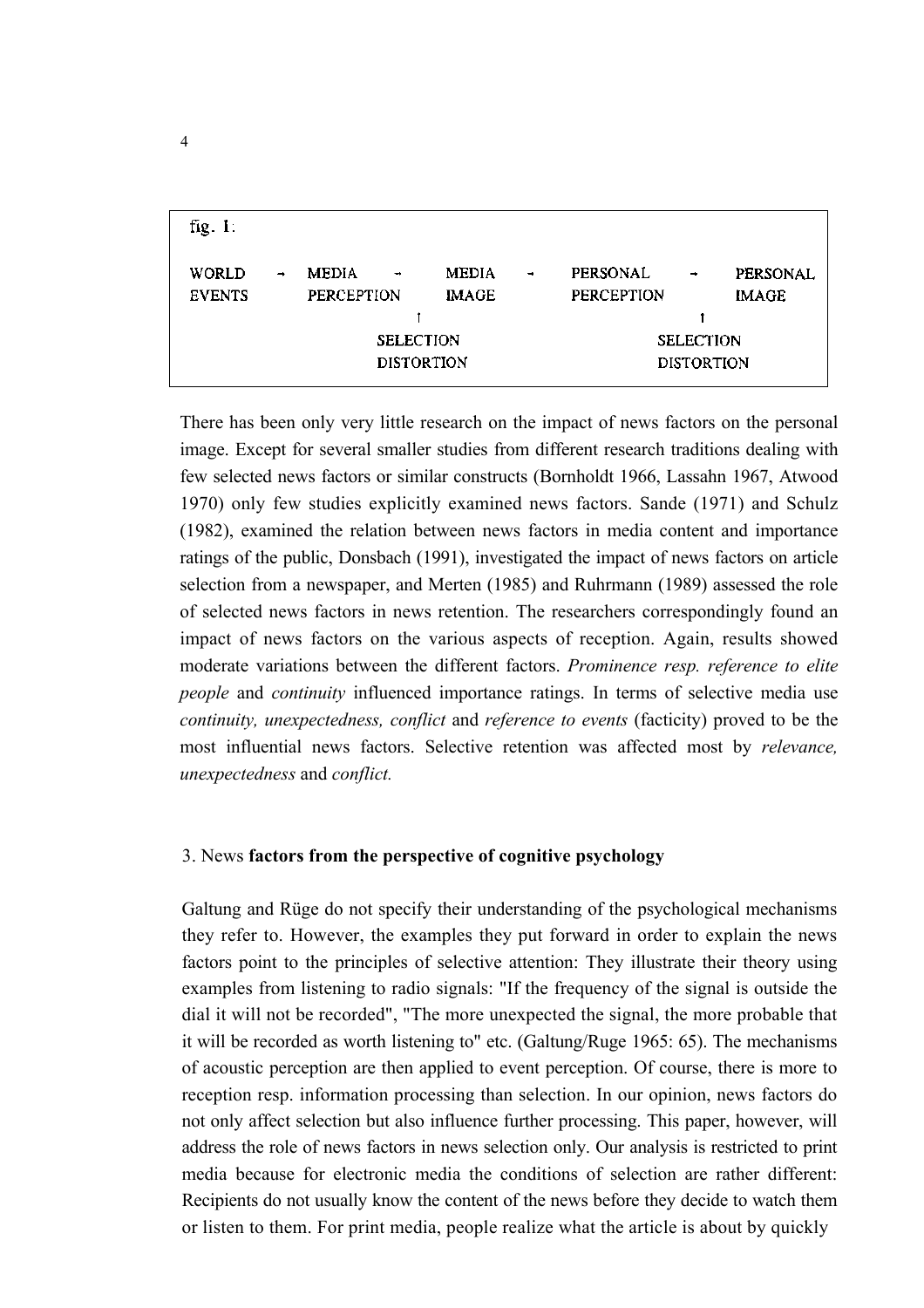scanning the headlines and leads of a newspaper or magazine. Thus, recipients have the chance to decide on the basis of the expected content chararacteristics.

The reference to the psychology of perception is the starting point of our discussion of news factors in reception. Following Galtung and Rüge, we assume that news factors determine the news selection of journalists and recipients in basically the same way. If that is the case, we have to go beyond a simple reference to the psychology of perception and discuss the reason for their effectiveness from the perspective of cognitive psychology. Cognitive psychology provides several points of contact for such an intention: We shall review the main approaches regarding the influence of stimulus and personal characteristics on selective attention.

The research on selective attention (see Norman 1973, Shiffrin/Schneider 1977, Johnston/Dark 1986, Anderson 1989) provides us with the basics of perception: Perception, as we know today, is an active, interpretative process that is conceptuallydriven (top-down) and data-driven (bottom-up) at the same time. The simultaneousness of top-down and bottom-up processing leads to an almost paradox situation: "Quite often we must understand the meaning of a signal in order to analyze its parts properly, but how can we understand the meaning of a signal until its parts have been analyzed? It's like saying that to recognize something we must first recognize it" (Lindsay/Norman 1977: 257). Stimulus and recipient characteristics both determine the result of the perception process (this view - applied to the field of media reception and supplemented by the concept of transaction - is also held by the dynamic-transactional model by Früh/Schönbach 1982; see also Früh 1991, 1994). Considering these basic ideas of perception, it is obvious that attention is distributed according to how the stimulus is interpreted by the individual. In order to process information efficiently, attention is distributed very early in the process. Instead of thoroughly processing all the incoming information, it is only superficially decoded, just thoroughly enough to be able to decide whether the particular stimulus is worth further processing.

#### 4. The concept of relevance

Considering the complexity of world events, there has to be a mechanism that directs attention to only part of the information input while excluding the rest of the input. This points to the existence of certain content characteristics working as a selective filter for incoming stimuli. The criteria put forward by researchers in the field of selective attention is the concept of relevance: The only efficient way to reduce complexity is to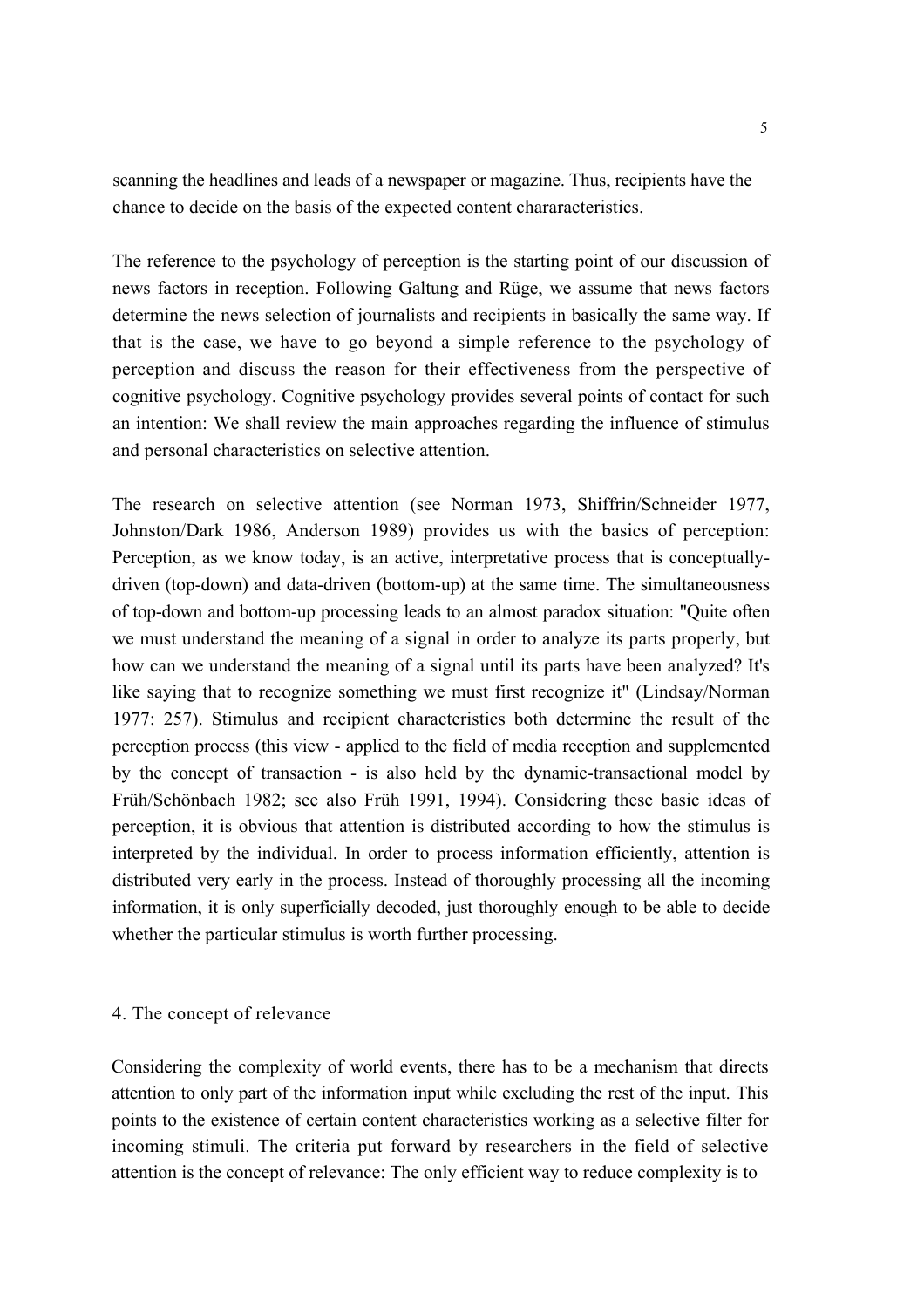direct attention to relevant information. Relevance is understood in a very broad sense of the word: it concerns all aspects of individual meaning for the recipient, no matter whether a stimulus is just interesting for someone or whether something is significant in terms of representing a possible threat to one's. life. Research on attention does not name specific qualities of stimuli indicating relevance. The authors rather stress the point that all perception is active interpretation by the recipient. Relevance is not inherent in a stimulus but is assigned individually depending on personal experience and knowledge, personal expectations and goals.

If news factors are to be efficient selection criteria, they have to be related to the concept of relevance. The central questions on this point are: How is relevance assigned to stimuli? Are there specific content characteristics (such as news factors) indicating relevance to the recipient? Relevance assignment is part of the perception process and should therefore be dependent on qualities of the stimulus and on individual knowledge, expectations and goals of the recipient. That means relevance is not an objective stimulus characteristic, but the result of active interpretation and assessment. Relevance thus is a relational construct: Events or objects are not relevant as they are but only from a specific perspective (Schatz/Schulz 1992). Relevance can arise from former experience or knowledge or from a possible direct impact on someone's life. Whatever is relevant to one person is not necessarily relevant to others (Schütz 1982, Schütz/Luckmann 1984).

Since the effect of news factors can be shown on an aggregate level and since news factors relate to a general, inter-subjective phenomenon and indicate relevance to media users in general, there has to be a collective component to relevance assignment. Individuals do not assign relevance completely different from each other, but agree in terms of certain relevance criteria. We will first discuss the news factors regarding their function as relevance indicators and then present an empirical test to investigate their impact on news selection by recipients. Our discussion of news factors as relevance indicators will concentrate on the collective level of relevance. We are going to suggest three possible explanations for corresponding relevance assignment by the audience.

The first approach refers to evolutionary theory. According to Brown/Kulik (1982) and Doelker (1991) human beings have learned more or less automatic reactions to stimuli that might be threatening (e.g. the automatic reaction to movement). Schütz used the term "universals" for these kinds of general patterns of human reactions (Schütz 1982). This explanation is based on the idea that people assign relevance to things that mean a potential threat to someone's life or well-being. A different explanation refers to general psychological mechanisms human beings underly: Familiar objects, persons or events will be recognized and attended to because there is a mental matrix to relate to already.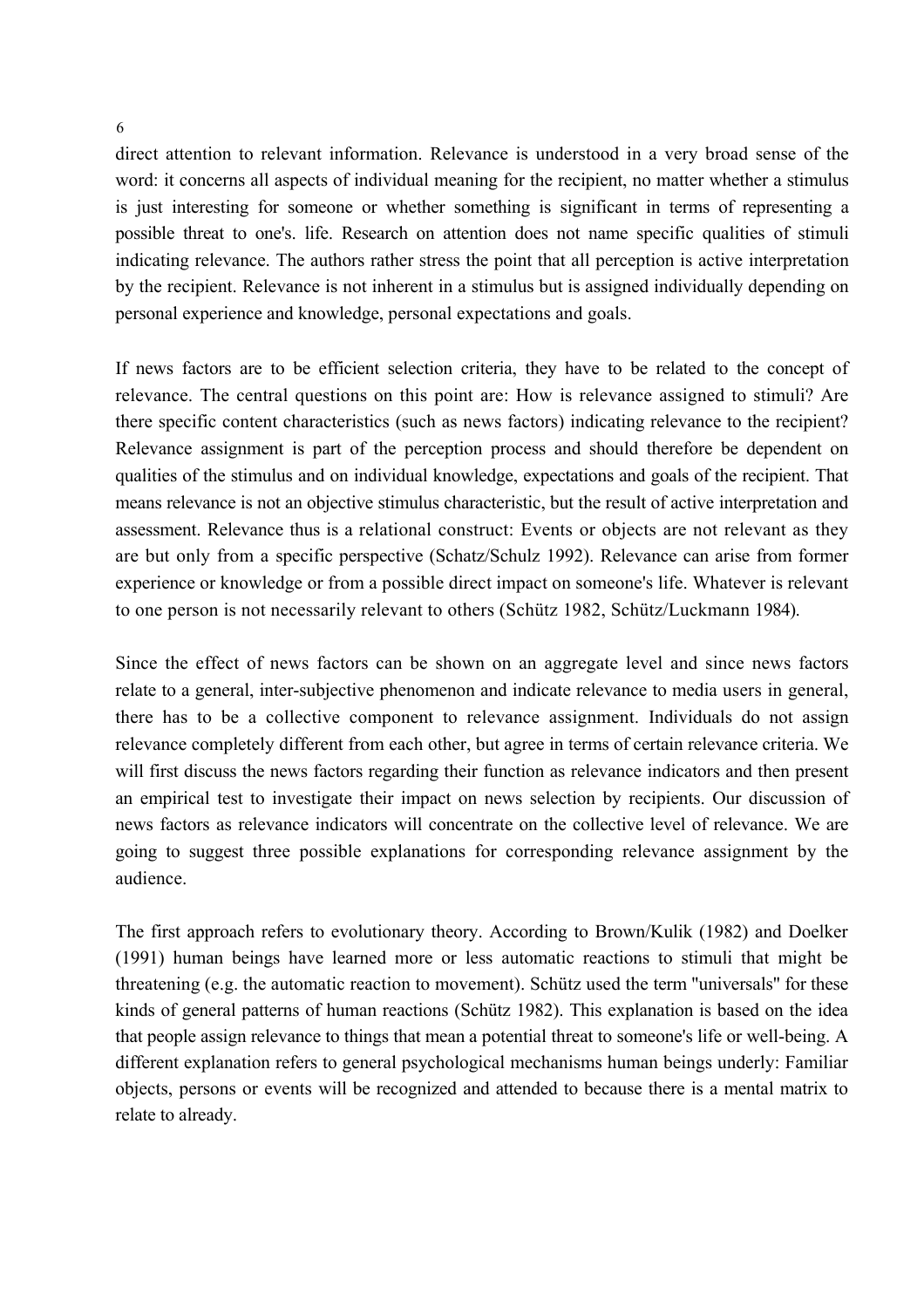Prior knowledge makes it easier to integrate new information and also raises the level of interest because the objects have already acquired meaning for a subject. There might even be identification processes or para-social interaction taking place (see the review on para-social interaction as gratification by Wenner 1985). The final approach to explain collective relevance assignment refers to social relevance. Work on social cognition (Adoni/Mane 1984, Higgins/Bargh 1987; see also Van Dijk 1988) as well as the sociology of knowledge by Berger and Luckmann (1987) have suggested that there are certain overlaps in the individual relevance structures: These overlaps result from shared socialization and are as necessary for interaction and communication in society as they are desirable. Even if an event does not directly affect the recipient as an individual (as it is the case in the two explanations mentioned above), it might have consequences for his or her role in society or relate to social norms collectively held and affect the individual at a later time, transmitted by complex social processes. Thus, this kind of relevance can be assigned by members of society, if the society as a whole might be affected, even if the individual itself is not directly affected.

#### 5. News **factors as indicators of relevance**

We will now relate the news factors to the concept of relevance. The discussion will be restricted to those news factors that have turned out to be the most commonly tested in news value research. They are mainly derived from the catalog Galtung & Rüge had used. This catalog has been substantially modified in the course of the research tradition omitting and adding factors according to the criteria of one-dimensionality and operationability (Schulz 1976, 1982, Staab 1990b). Since this paper focuses on the role of news factors in reception, we will only consider news factors that represent plausible selection criteria for recipients. Factors exclusively explaining journalistic selection are not considered.

*Consequentiality,* referring to the number of people affected by an event, is a very obvious indicator of relevance: This factor relates to the level of social relevance assignment. The quality of the consequences, as there are *damage* or *success* are equally obvious indicators at that level. All three of them describe possible effects on society. Of course, *damage* also relates to a evolutionary explanation: *Damage* can affect an individual directly and since we have learned to be better off attending to negative events we assign relevance to damage. *Elite people* and *elite nations* as well as *proximity* must also be considered as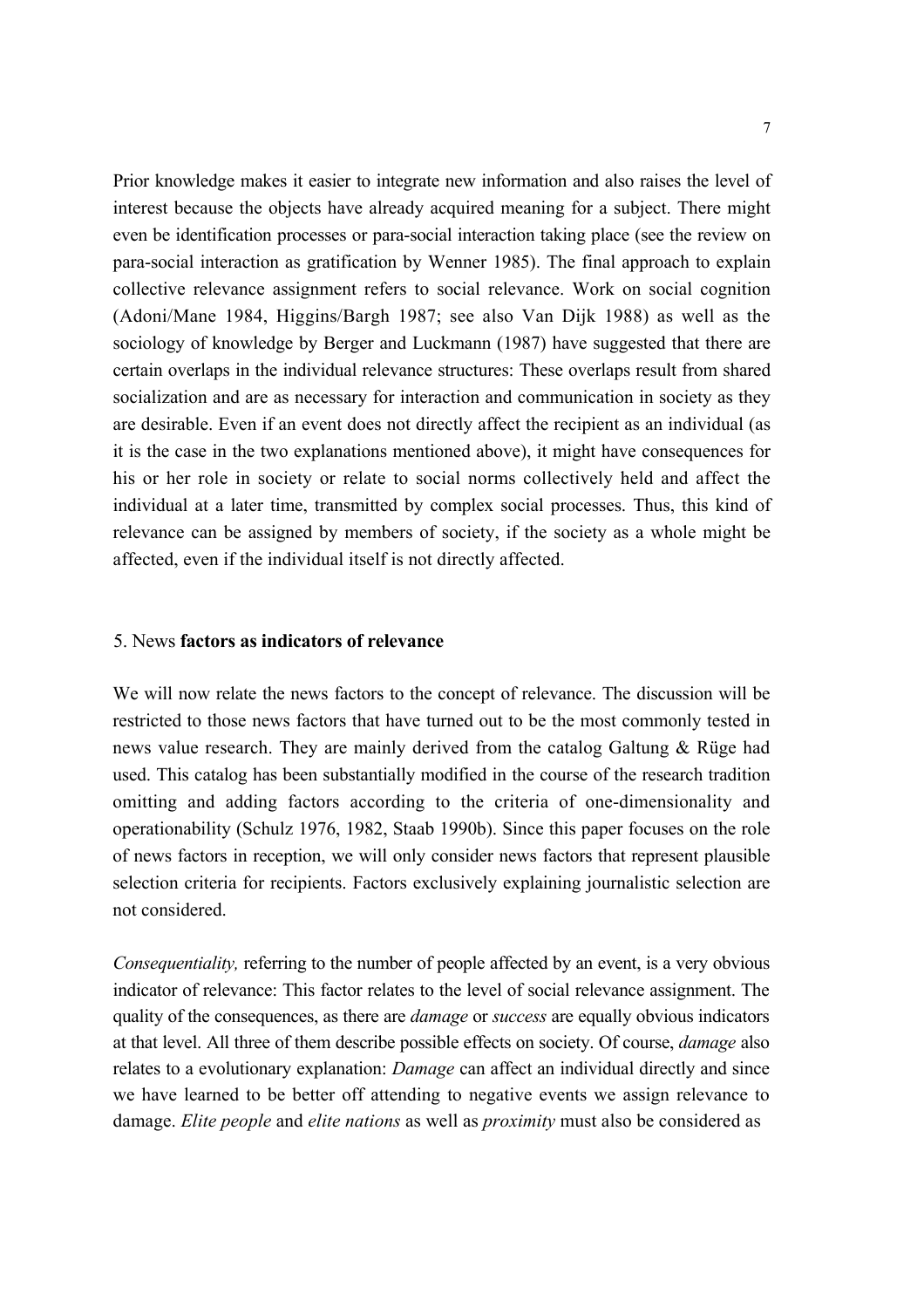indicators for social relevance: It is more likely that actions of elites affect our lifes than actions of other segments of society. The same idea applies to *elite nations and proximity:* Events taking place in powerful countries or close to our own homes are more likely to have an effect than events taking place far away or in less influential countries. It is therefore highly plausible to assign relevance to events of that kind. *Conflict* can also be discussed referring to social relevance: *Conflict* either results in maintaining or modifying the status quo and thus represents potential consequences to society. This factor, just like *damage,* can also be explained by referring to an evolutionary advantage. Attending to conflict has always been functional in order to evaluate a possible threat to one's life.

The same is true for *unexpectedness:* Unexpected events will generate more attention than predictable events because there is a better chance for them to harm one's life. *Reference to events,* (rather than statements or journalistic explanations of backgrounds) can also be related to an evolutionary explanation: Events or actions are more likely to have a direct effect than statements. It should therefore be functional for survival to attend to actions rather than statements.

The news factors *consonance, continuity,* and *personification* can be related to general psychological processes: *Consonance* and *continuity* refer to expectations on the basis of existing knowledge. Relevance is assigned because something is already familiar. *Personification* can also be interpreted relating to the concept of familiarity. In this case, we assume additional identification processes and para-social interaction. *Personification* indicates relevance insofar as people can identify with their own species. Through projection and empathy recipients fulfill their need for positive or negative identification.

*Frequency, composition* and *unambiguity,* also factors frequently used in news value studies, in our opinion, do not affect news selection by recipients: *Frequency* concerns the idea that the media system can only process information that matches their own publication Intervalls. If an event lasts longer than a day (the usual publication intervall of a paper) its chance to become news decreases. This idea only applies to journalistic selection. There is no reason for this principle to apply to human perception in general. *Composition* also exclusively applies to journalistic selection: It relates to the variety of different news items in a paper or program. We cannot see any reason for individuals to use this sort of balance as a perception criteria. *Unambiguity* does also not seem to be a necessary prerequisite for attention: People might pay attention to something just because it is unclear (see findings on arousal and curiosity, Berlyne 1960).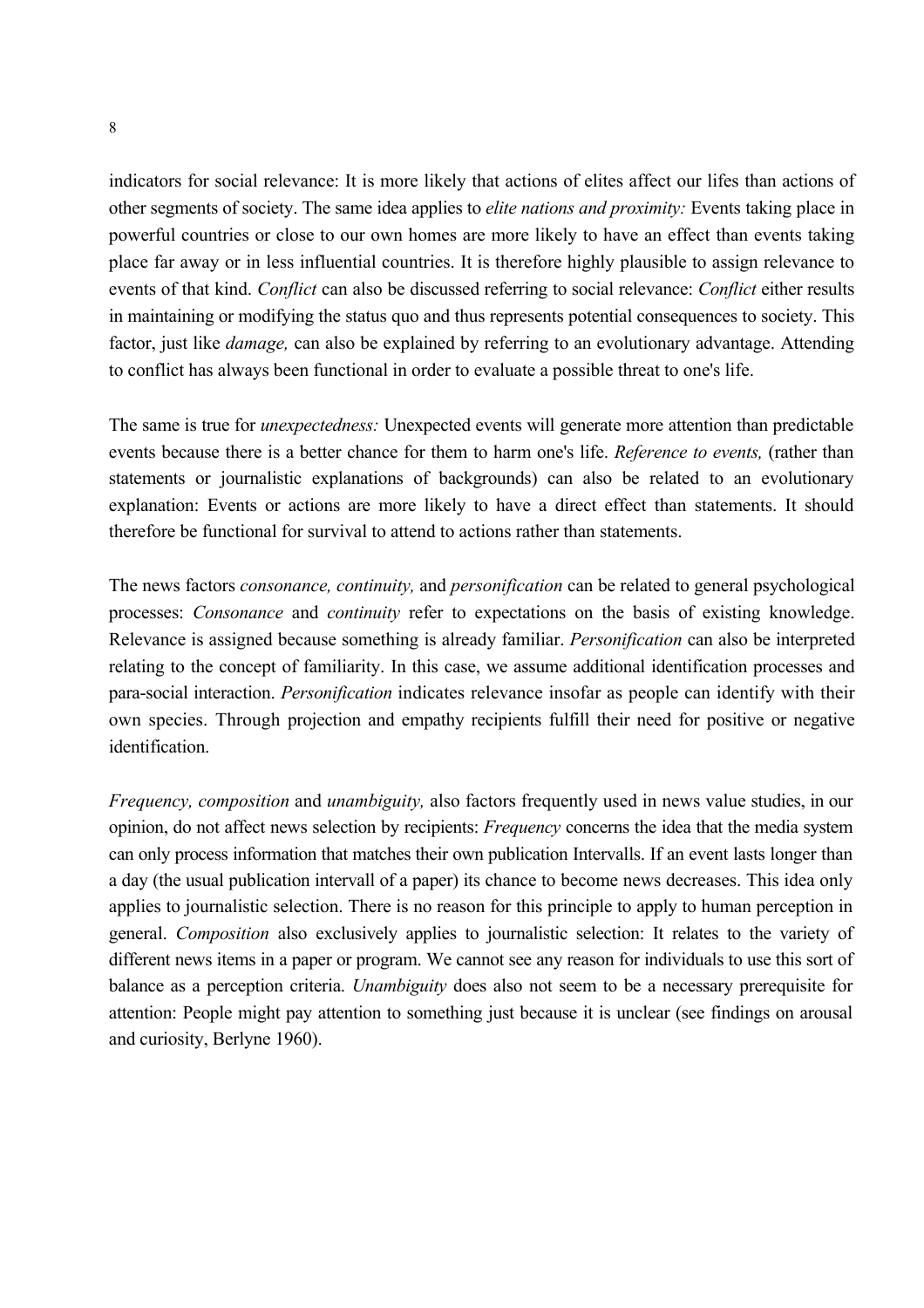Summarizing the discussion, we suggest that news factors, except for *frequency, composition* and *unambiguity,* can be related to the concept of relevance at different levels. Whereas *consequentiality, damage, sucess, conflict, elite people, elite nations* and *proximity* indicate relevance at a social level and concern the more indirect (transmitted by several stages) effects on one's life. The factors *unexpectedness and reference to events*  (and again *damage* and *conflict)* can represent possible threats that we have learned to attend to in order to survive. These factors could be explained with reference to the evolutionary theory. *Consonance, continuity and personification* indicate relevance as they refer to basic psychological processes concerning the perception of the familiar and related concepts of identification. Relating news factors to the concept of relevance showed that news factors represent plausible relevance indicators. By helping to reduce complexity they can serve as efficient selection criteria for both, media and audience.

### **6. Data**

For our empirical analysis we used data from a larger research project by Früh on "The transmission of reality by mass media" (Früh 1994). This project examined "how media information becomes part of our knowledge of the world". The data used for our purposes is derived from interviews using standardized questionnaires and media-use diaries the respondents were asked to keep for a seven-days period. We collected and content-analyzed the news papers and magazines the recipients reported to have used during that time period. The quota sample is not strictly representative; it was a cluster sample in six regions spread over Germany, three of them in urban regions. For the purpose of this study we used a sample of 187 respondents, including females and males, all levels of education and all age groups.

It has already been mentioned that we focus on the selection from print media since for electronic media we cannot determine whether the content of programs has been known to the audience before reception. Due to economic restrictions this study deals with national news only. International news and therefore news factors that exclusively refer to international news, such *as proximity and elite nation* are not considered. We ended up with a catalog of eleven factors. Since not all of the factors could be operationalized with values between 0 and 3 without a considerable decrease in reliability we decided to rather put up with different value ranges for each factor: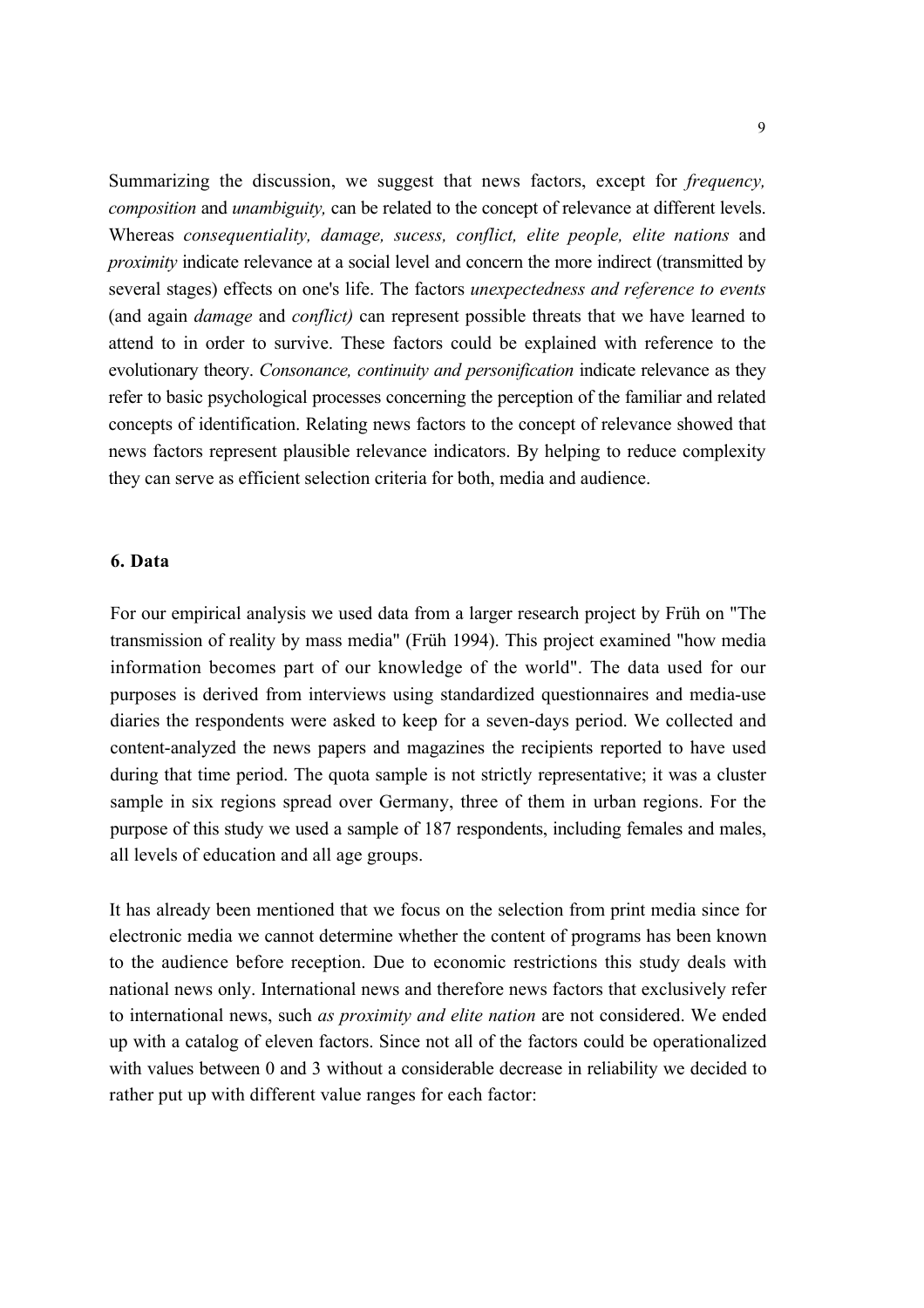| Influence:          | power and influence of a person, group or institution (range: 0-3). |  |  |  |
|---------------------|---------------------------------------------------------------------|--|--|--|
| Prominence:         | degree of prominence of a person, independent from his or her       |  |  |  |
|                     | influence (range: 0-3).                                             |  |  |  |
| Personification:    | reference to individuals rather than groups and institutions or     |  |  |  |
|                     | abstract matters (range: 0-2).                                      |  |  |  |
| Status of location: | status of the place of an event (range: 0-3). Reference to events:  |  |  |  |
|                     | dominance of events or action vs. statements or more static         |  |  |  |
|                     | $descriptions (range: 0-3).$                                        |  |  |  |
| Continuity:         | reference to issues or events already covered in the news (range:   |  |  |  |
|                     | $0-2$ ).                                                            |  |  |  |
| Controversy:        | degree of controversy on verbal and physical levels (range: 0-3).   |  |  |  |
| Unexpectedness:     | degree of unexpectedness (range: 0-2).                              |  |  |  |
| Consequentially:    | number of people directly affected by an event (range: 0-3).        |  |  |  |
| Success:            | degree of success or progress (range: 0-2).                         |  |  |  |
| Damage:             | degree of damage or failure (range: 0-2).                           |  |  |  |
|                     |                                                                     |  |  |  |

News factors were coded taking into account the quick scanning of articles as a basis for the decision on reading or rejecting the articles: Only the headlines and leads were coded assuming a correspondence of this information with the information one can extract by superficially scanning the paper for interesting or relevant information.

The thesis of news factors corresponding to general selection criteria applied by audience and media can be paraphrased into our research question: "Do news factors affect the selection of media content by the audience?" The question can be investigated by relating the news factors in media content to the media use of the audience. We compared news supplied by the media and news used by the audience. Differences regarding the frequency and intensity of news factors between articles used and articles not used can be attributed to the selection decisions of the readers. Articles were only counted as "not used" if the particular copy had actually been looked at. Criterion was whether or not a political article has been used in the particular copy. In that case all the articles in that copy were considered as individual information supply. Our media sample consisted of 14814 articles representing the sum of the individual information supply, of which 3428 were different ones. The others resulted from dublicating the codes by the number of users of the particular copy. The media sample is no representative sample of the news coverage of the week we analyzed. It represents the print media used by the respondents during that week. There were 2859 different articles from newspapers with regional distribution, 334 different articles from national newspapers, 162 different articles from yellow press papers, and 73 different articles from political magazines in the sample.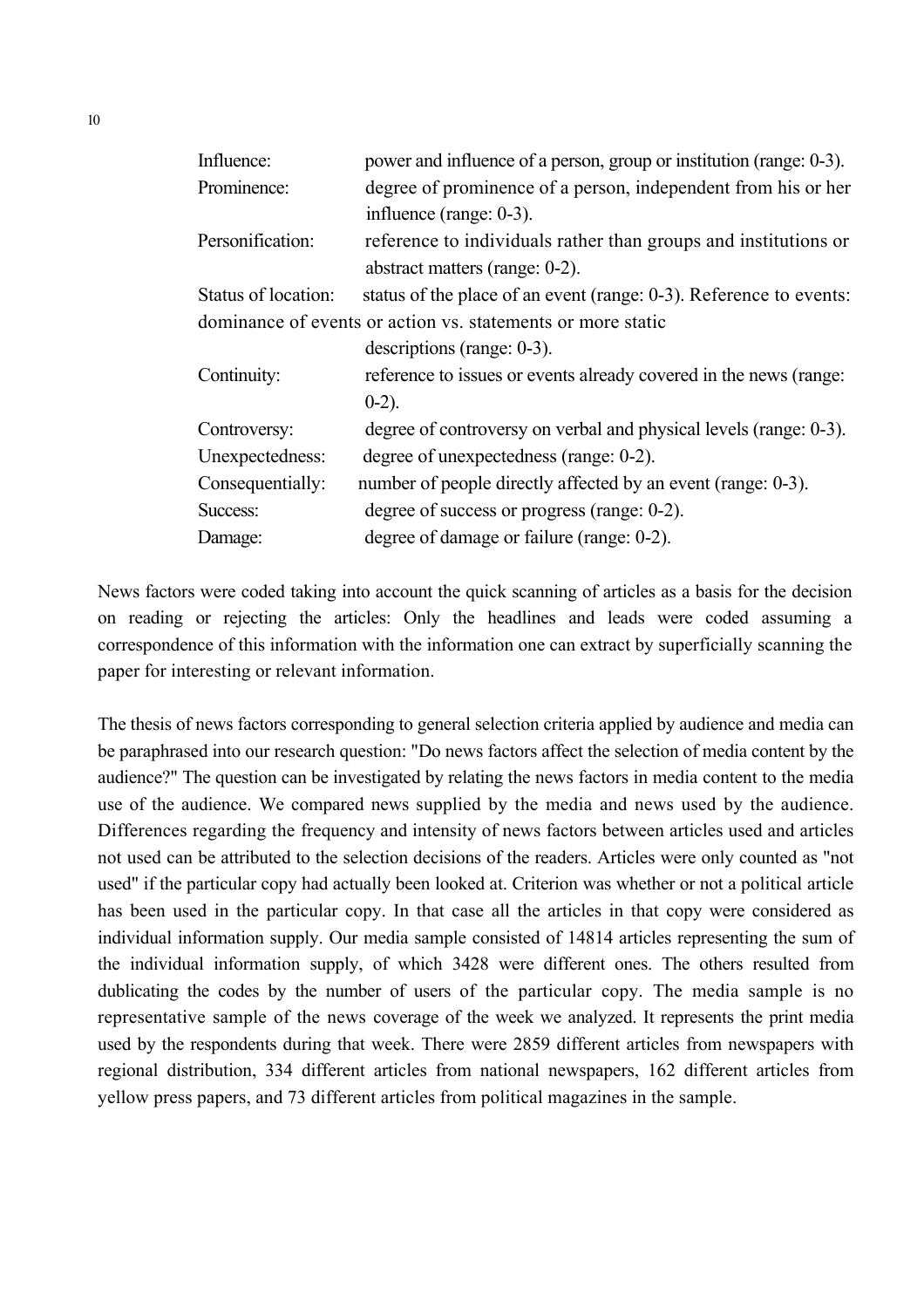On average, the reader had an individual information supply of 80 articles which he or she used about 20% of. The main issues that week were party politics (36% of the articles) and employment politics (26%). About 80% are news reports, 10% are commentaries and 8% are features. The article length shows enormous variations with an average of 131 cm<sup>2</sup> and the longest article covering 5832 cm<sup>2</sup>. More than half of the articles are plain text, one third is graphically emphazised.

#### **7. Empirical findings: The impact of news factors on news selection by the audience**

The first step of our analysis of the effect of news factors on selection by recipients was a bivariate test of articles used and articles not used with regard to news factors. For this analysis we used the 14814 cases that had resulted from the duplication of content codes by the number of users of the particular copy. It turned out that recipients favor articles with high news values (see tab. 1). This proved true for the factors *continuity, controversy, consequentiality, status of location, reference to events, unexpectedness* and *damage,* whereas *for prominence* no significant difference was detected (considering a 1 %-level). *Personification, influence, and success* could be shown to have lower news value in articles used than in articles not used. This points to a negative effect of these news factors on the selection by recipients. Since the news factors have different valueranges we cannot compare them in terms of the strength of their effects. In order to determine their relative influence a multivariate analysis has to be carried out.

A comparison of the articles used and articles not used regarding the formal characteristics of the articles also showed substantial differences. For a prominence index we computed an index of layout characteristics (graphic design, illustration and announcement of an article on the front page), importance indicated by the media (placement and headline size), and size of the article. Recipients clearly favored articles prominently presented in the paper. The two groups of variables, formal and content characteristics, have to be tested against each other in order to find out whether recipients select according to the media "pre-selection" (namely the different prominence given to the articles) or whether they select according to news factors.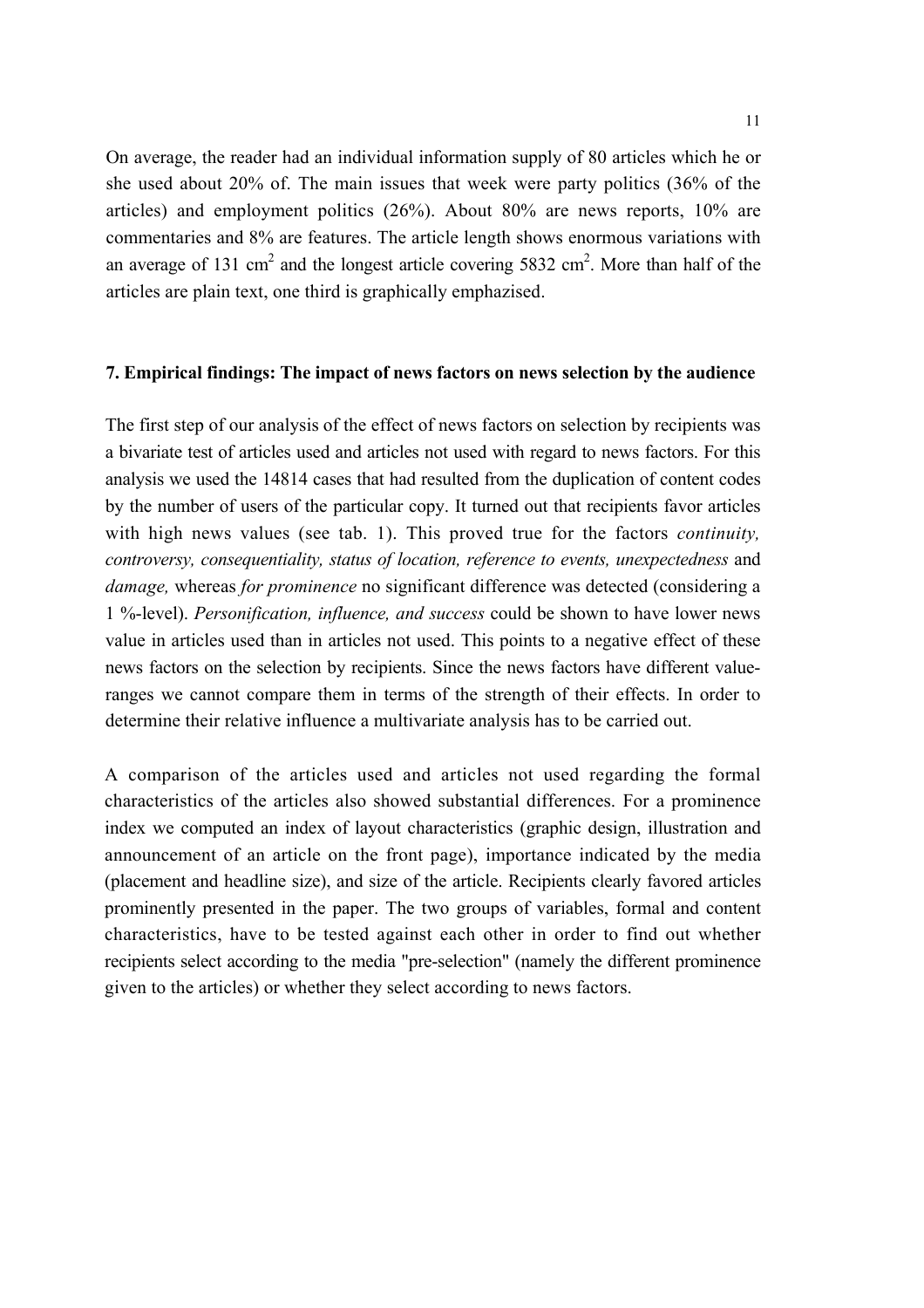|                     | Articles not used | Articles used | Difference (articles used - |
|---------------------|-------------------|---------------|-----------------------------|
|                     | N=11744           | N=3070        | articles not used)          |
|                     |                   |               |                             |
| News factors        | mean              | mean          | mean                        |
| Influence           | 2.35              | 2.29          | $-06**$                     |
| Prominence          | 1.14              | 1.08          | $-06*$                      |
| Personification     | .87               | .78           | $-.08**$                    |
| Status of location  | 1.97              | 2.22          | $.25***$                    |
| Reference to events | 2,15              | 2,27          | $.12**$                     |
| Continuity          | .93               | 1.37          | $.44**$                     |
| Controversy         | .74               | 1.06          | $.32**$                     |
| Unexpectedness      | .69               | .76           | $.07**$                     |
| Consequentiality    | 1.46              | 1.72          | $.26**$                     |
| <b>Success</b>      | .26               | .19           | $-.07**$                    |
| Damage              | .33               | .37           | $.03**$                     |
| Prominence index    | $-32$             | 1.23          | $1.56**$                    |

Tab. 1: Differences of news factor means and prominence index between articles used and articles not used

This table presents T-Test results. "\*" indicates significance on the 1%-level, "\*\*" indicates significance on the 5%-level.

Multiple regressions were carried out including the different groups of variables, the use of an article representing the dependent variable. Most of the formal variables have already been introduced in the bivariate analysis. Apart from the components of the prominence index we expected two more variables to influence selection: The *unambiguity of the headline* (which refers to the question whether the reader gets a clear picture of the content of an article by just reading the headline) and the *journalistic genre* of the article.

Among the content characteristics we not only included news factors but also tested *issues* as additional and possibly alternative explanations of article selection. In order to match the recipients reported interest in specific issues we used the issue categories that were used in the recipient interviews (e.g. party politics, ecology, housing, etc.). In our opinion, *issues* are global variables that can be described by more specific content variables like news factors (for a discussion of the "issue-variable" see Früh 1994: 172, Berry 1980). By including the issue-variable in the regression, the share of variance not explained by news factors had a chance to be explained by the issue. News factors and issues were included in the analysis in separate blocks in order to determine the differential influence of both groups of variables.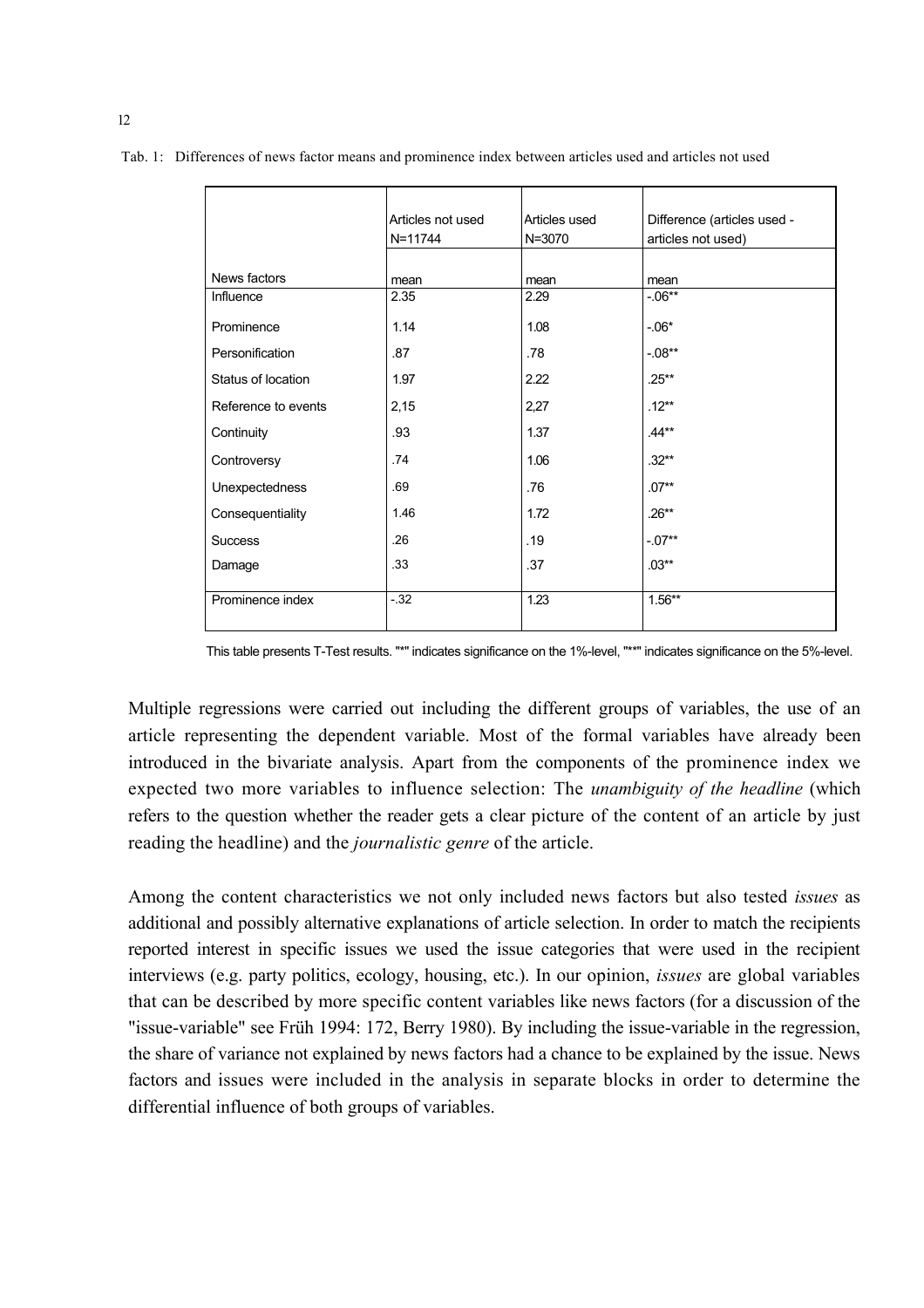| Tab. 2: Determinants of article selection (the table contains only variables with a |  |
|-------------------------------------------------------------------------------------|--|
| significant effect; $p<01$ ); (N = 14814).                                          |  |

| Independent variables                                                 | beta                  |
|-----------------------------------------------------------------------|-----------------------|
| Block 1 Explained<br>variance                                         | $R^2$ = 015(p= 000)   |
| Willingness to judge General<br>political knowledge General political | .03<br>.07            |
| interest Habitual use of printmedia<br>(vs. tv)                       | .10<br>.04            |
|                                                                       |                       |
| Block 2 Explained<br>variance                                         | $R^2$ = 204 (p= 000)  |
| Article size                                                          | .08                   |
| <b>Placement Headline</b>                                             | .33                   |
| size Illustration<br>Graphical emphasis                               | .13<br>.02            |
|                                                                       | .02                   |
| Block 3 Explained                                                     | $R^2$ = .212 (p=.000) |
| variance                                                              |                       |
| Continuity                                                            | .04                   |
| Controversy<br><b>Success</b>                                         | $.02 -$<br>.02        |
| <b>Block 4 Explained</b>                                              | $R^2$ = .219 (p=.000) |
| variance                                                              |                       |
| Party politics                                                        | .08                   |
| <b>Employment politics</b><br>Housing politics                        | .10<br>.03            |
| Defense politics                                                      | .02                   |
| Economics                                                             | .02                   |
| Block 5 Explained                                                     | $R^2$ = .218(p=.000)  |
| variance                                                              |                       |
| Education                                                             | $-0.04$               |
| Mult. R SE<br>F Sign, of F                                            | 172 47<br>36          |
|                                                                       | 94                    |
|                                                                       | 000                   |

Since stimulus characteristics are not the only factors determining reception, but reception is rather influenced simultaneously by stimulus and recipient qualities, we also included personal variables into the analysis. The following personal variables were expected to influence media use: First, it is assumed that longterm cognitive styles, such as *ambiguity-intolerance, the willingness to make a quick judgement without possessing all the necessary information, and suggestibility* are involved in the reception decision. *Ambiguity-intolerance*  describes the lacking ability to accept contradictory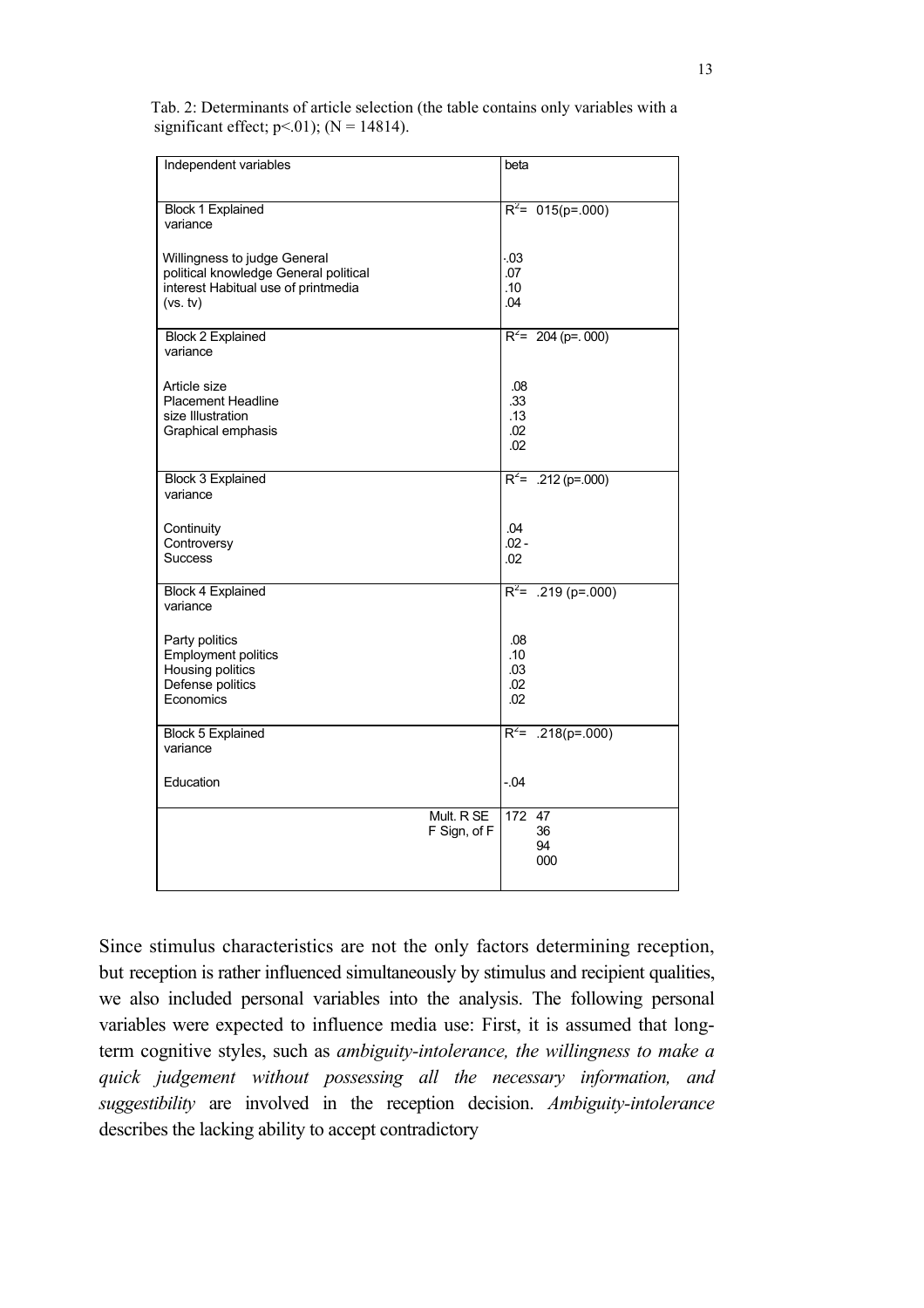or inconsistent information. Since it has formerly been shown to affect knowledge gain (Früh/Wirth 1992), we also assume an influence on media use. The *willingness to make a judgement without possessing all the necessary information* refers to the tendency to develop hypotheses about the content of a media message. Finally, *suggestibility*  describes the tendency of a person to "read between the lines", that is believing things that have not been said but were suggested by someone else. This variable has also formerly shown an influence on reception (Früh/Wirth 1991).

Second, we took into account both inherent and acquired socialized skills in dealing with information such as *cognitive structure and general political knowledge.* Individuals with a more complex cognitive structure react to new information in a more flexible and differentiated way because their knowledge repertoire is interrelated more strongly. Therefore, they can draw conclusions more easily and relate different parts of information to each other. *General political knowledge* works very similar: Knowledge gain is facilitated for persons with higher political knowledge. They can comprehend even more complex issues and are not as likely to reject such content. *General political interest* has a very obvious effect on media use. People with a higher level of interest for political events are more likely to read political articles (Wirth 1994). Since the reception of information is influenced by habitualized media use, we also included *habitualized media preference* and *habitualized amount of media use* in the analysis. *Habitual media preference* refers to the dominant use of print media (vs. tv), whereas *habitual amount of media use* refers to the time spend with media use in general. The more global personal variables as there are sex, education and age were also included in the analysis to account for variance not explained by the more specific variables.

The different groups of variables (personal variables, news factors, issues and formal characteristics) represent competing explanations for article selection. They were entered blockwise, the order of the blocks following the chance of influencing article selection in chronological terms: We assumed that personal variables can develop an influence on media use before the stimulus characteristics enter the cognitive system of the recipients. Of course, the global personal variables were entered last, because they were only considered as possible explanations for variance that cannot be explained by the more specific variables. Within the stimulus variables, the formal characteristics (including the components of the prominence index as well as *unambiguity of the headline and journalistic genre*) were entered before the content qualities of the stimulus. This procedure is due to the expectation that formal characteristics are easier (and quicker) to decode than the content of an article and can therefore determine the decision on reading or not reading an article before news factors or issues arc even recognized. News factors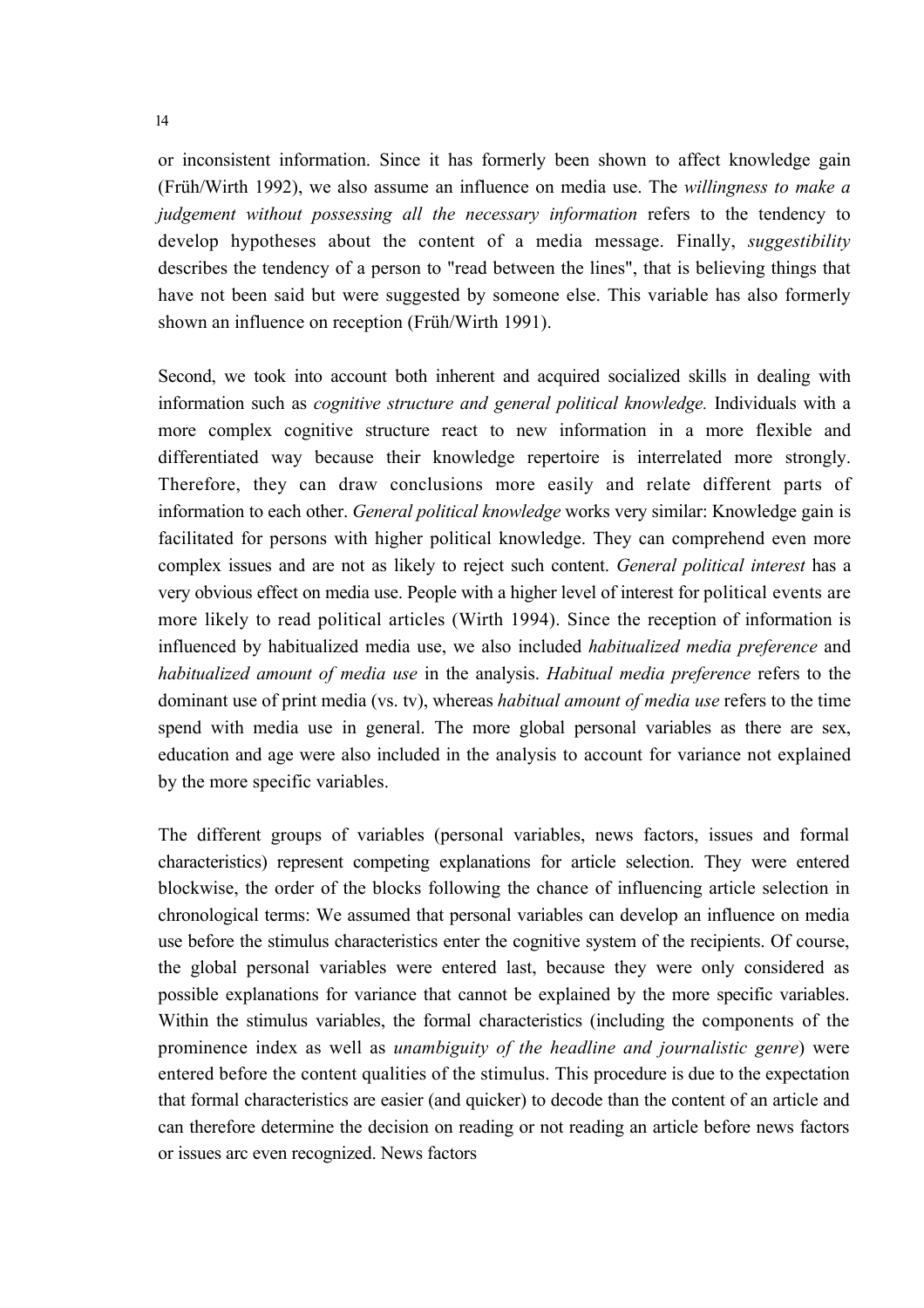and issues are entered as seperate blocks, so the variance being exclusively explained by the news factors can be assessed.

All together, 21% of the variance was explained by the variables taken into account. The personal variables entered first and therefore having the best chance to explain considerable shares of the variance, only accounted for 1,5%, resp. 2,5% if one includes the global personal variables. The formal characteristics explained the largest amount of variance: 20% of the variance can be attributed to this block. News factors, accounting for only one percent of the variance, showed a suprisingly small effect, considering the results of the bivariate analyses. Multivariate analysis obviously modified the strong effect suggested in the bivariate tests. Controlling the formal variables left no variance to be explained by the news factors. Issues also explained a very small share of the variance (less than one percent). Obviously, there was not much variance to be explained exceeding the impact of the news factors. This points to the fact that news factors do indeed account for most of the differences between the issues being fairly accurate descriptions of the issue characteristics<sup>1</sup>.

We will now take a closer look at the determinants of article use in our data. It has to be noted that due to the number of 14814 articles almost all results are statistically significant<sup>2</sup>. The mostly very low beta-values show that the significant results do not necessarily indicate strong effects: Betas below .10 can hardly be interpreted. They can at the most be taken as hints pointing to a possible relevance of the particular variable. Among the personal variables *political interest* is the only variable showing an interpretable effect: Individuals characterized by high political interest are more likely to read an article from their individual information supply than individuals with low political interest. Due to the low beta *political knowledge* cannot be interpreted, although it points into the same direction. From various studies on media use we know that personal variables (especially *political interest, political knowledge and education)* have a strong effect on the amount of articles used. This study supports this result regarding the kind of variables proved effective but not regarding the strength of the effects.

<sup>1</sup> In order to test whether the results were caused by the order of the blocks, another regression analysis was carried out. This time the news factors were entered first. Again, news factors explained less than one percent of the variance. All the other results also stayed about the same. The order of the blocks thus does not seem to have a considerable effect on the results.

<sup>2</sup> This is a common problem with contact-level-data (one case representing one article-reader-contact). Sometimes researchers increase the significance level to account for the multiplication of cases (Donsbach 1991). We decided not to change the significance level because there is no theoretical legitimization as to the appropriate significance level. Instead, we will be very careful interpreting our findings and consider high beta-values only.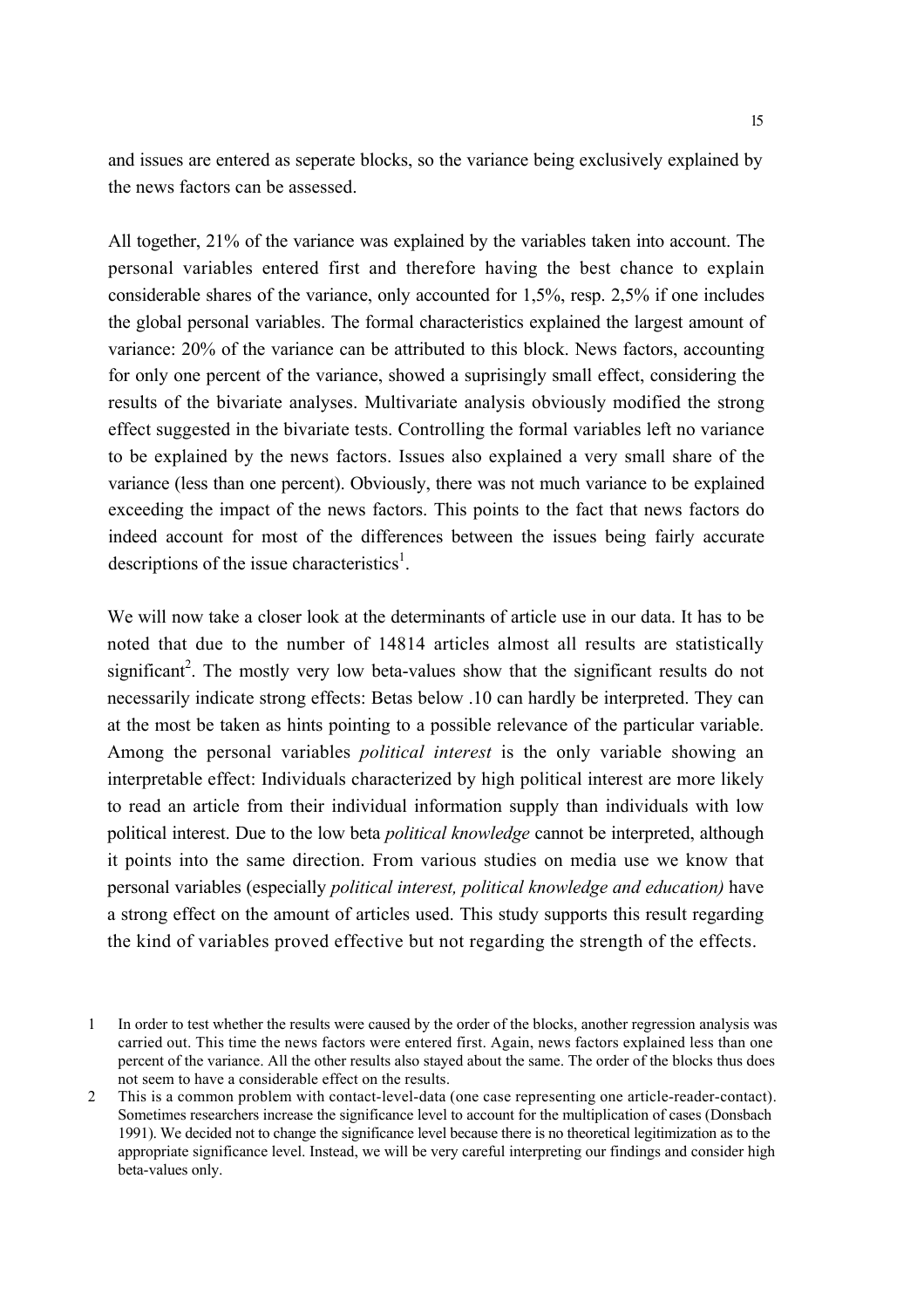Interpreting our results and particularity comparing them to media use studies concerned with the effect of personal variables, we have to keep in mind that we are not examining the determinants of media use in general, but rather the determinants of the share of articles used in relation to the individual information supply. Obviously, people with high and low media use do not differ much once the media use is related to the individual information supply. They have a much lower information supply, but their proportional use of it is not that much different compared to people with high information supply.

Among the stimulus variables, the formal variables proved to be most influential regarding article selection. Especially *placement, headline size* and *article size* had strong effects on article use. Unambiguity and journalistic genre did not show significant effects. There were only three news factors with significant influence: *continuity* and *controversy* showing a very weak and hardly interpretable positive effect and success showing a weak negative effect on article selection. It has already been mentioned that this modifies the bivariate results presented above: The news factors do not affect selection beyond the influence of formal characteristics. Recipients decide whether or not to read an article almost exclusively on the basis of placement, headline and article size. One has to keep in mind, however, that - as a result from journalistic selection -the formal characteristics might strongly be correlated with the news value of an article. The parallel findings of news factors and prominence index both showing considerable differences between articles used and articles not used had already suggested a high correlation of news value and prominence index (see tab. 1).

Multiple regression analysis<sup>3</sup> with the prominence index as dependent variable and news factors as independent variables shows that journalists do in fact select according to news factors, even though not all of the factors showed an effect in the expected direction. About ten percent of the variance was explained by the news factors. *Continuity, consequentiality, prominence* and *controversy* had a strong effect on presentation prominence, *elite people, status of location, damage*  and *success* did not show a significant effect, and *unexpectedness* and *reference to events* showed a negative influence on presentation prominence (see tab.  $3)^4$ ). The different issues accounted for

<sup>3</sup> For this analysis only the *different* articles (N=3428) were considered. One article represents one case in the analysis. Again, the order of the different blocks followed the assumptions stated above.

<sup>4</sup> The results concerning the news factors basically agree with former content analyses by Schulz (1976) and Staab (1990b), who also correspondingly *found prominence* and *controversy* to be good predictors of media prominence. *Continuity, consequentiality* and *unexpectedness* influenced selection in the Schulz-study only, whereas *prominence* and *success* only proved to be effective in the Staab-study.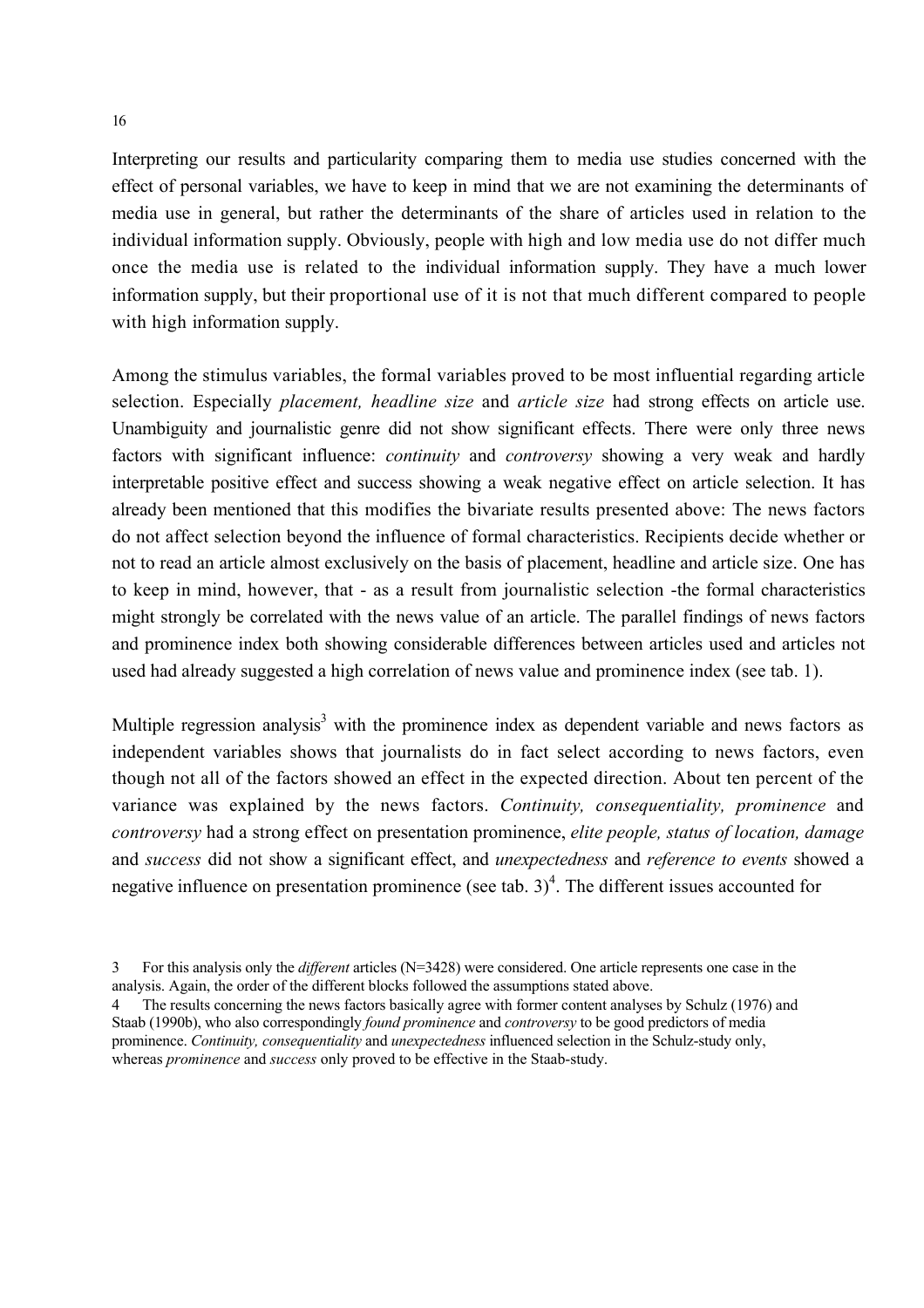additional three percent of the variance. *Party politics* and *employment politics*  showed a positive influence on presentation prominence, whereas *ecology* had a negative effect on journalistic selection.

| Independent variables                            | beta                           |                                  |                       |
|--------------------------------------------------|--------------------------------|----------------------------------|-----------------------|
| Prominence                                       |                                | $.10 -$                          |                       |
| Reference to events                              |                                | .05                              |                       |
| Continuity                                       |                                | .13                              |                       |
| Controversy                                      |                                | .09 -                            |                       |
| Unexpectedness                                   |                                | .06                              |                       |
| Consequentiality                                 |                                | .11                              |                       |
|                                                  |                                |                                  |                       |
| Variance explained<br>by news factors            |                                |                                  | $R^2$ = .099 (p=.000) |
|                                                  |                                |                                  |                       |
| Party politics                                   |                                | .16                              |                       |
| <b>Employment politics</b>                       |                                | $.11 -$                          |                       |
| Ecology                                          |                                | .06                              |                       |
|                                                  |                                | $\overline{R^2}$ = .131 (p=.000) |                       |
| Variance explained by news<br>factors and issues |                                |                                  |                       |
|                                                  |                                |                                  |                       |
|                                                  | Mult. R. SE<br>F Sign, of<br>F | .36<br>1.92<br>22.24<br>.000     |                       |

Tab. 3: Factors influencing the prominence of presentation: Beta-values and significance level (the table contains only variables with a significant effect;  $p < .01$ ); (N = 3428)

#### **8. Discussion**

The above results raise the question whether recipients do or do not select articles according to news factors. Whereas bivariate results indicate a strong effect of news factors on selection the multivariate analysis qualified this interpretation. It was shown that formal characteristics rather than news factors determine media use. There are several possible interpretations for that: First, news factors do not represent selection criteria for the audience. Recipients simply do not apply specific content criteria but read whatever is prominently presented by the media. That means they have no content-oriented relevance criteria of their own, so they have to depend on the relevance assignment by the media. Second, recipients actually do have their own relevance criteria but do not apply them either because it is just easier to accept the relevance assignment of the journalists or because they trust the pre-selection of the journalists assigning them the status of politics-"experts". Only if respondents had no indication of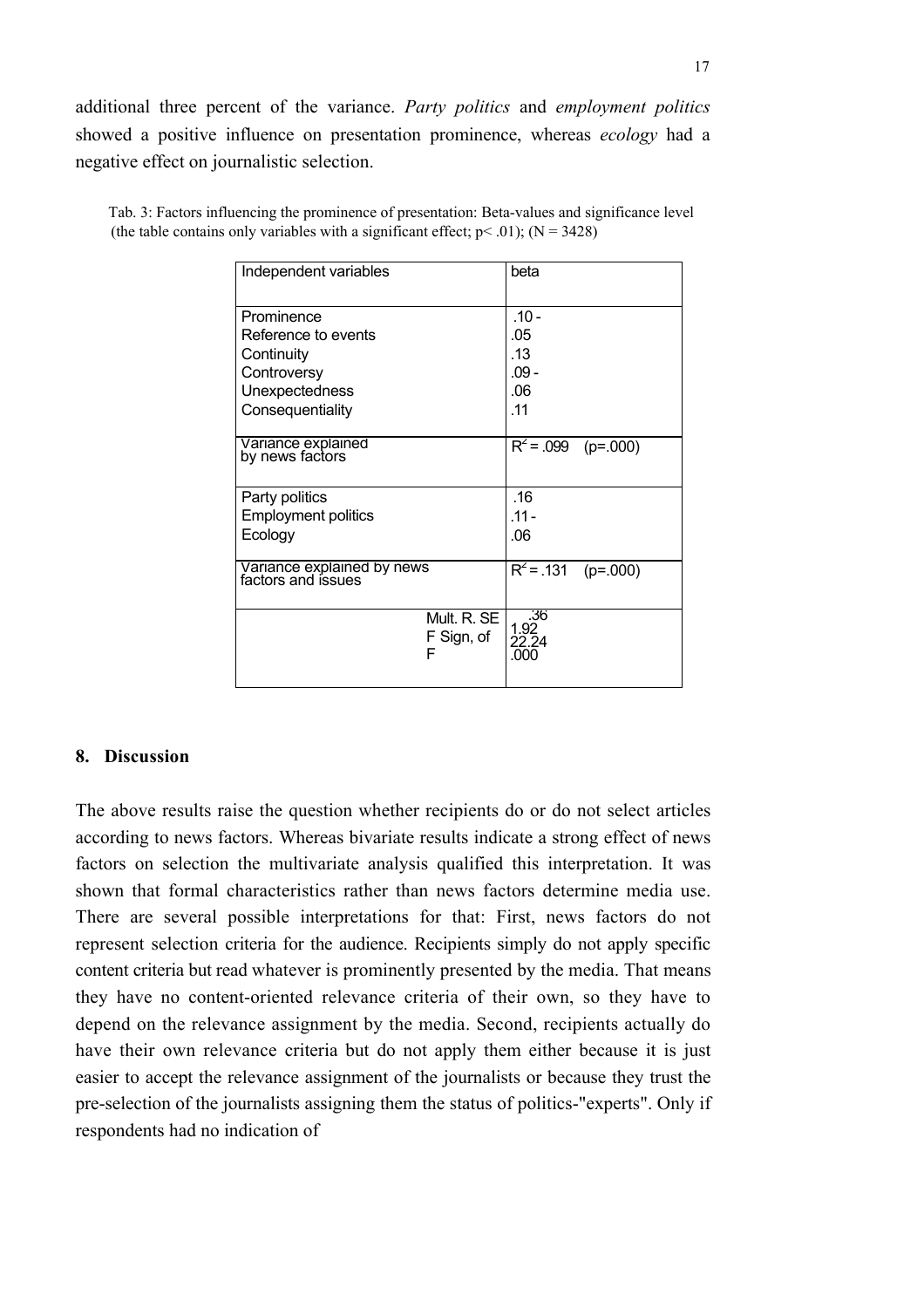relevance (which would be the case in an experimental design with the presentation characteristics held constant) they would apply their own criteria. A third explanation for the recipients not applying their own criteria could be that they know the criteria journalists apply (namely news factors) and agree with the journalistic selection. In this case, the audience would perceive the information supply as an anticipation of their own selection.

In our opinion, the results do not necessarily lead to a rejection of the assumption that recipients select news according to news factors. It is very likely that due to their long media-experience recipients know the selection criteria of the media. That means they have learned that news considered to be relevant are more prominently presented than irrelevant news. If news factors indicate relevance, which we have reason to believe, and since relevance seems to be a plausible selection criterion for the reduction of complexity, news factors are likely to determine article use. However, it takes more cognitive effort to decode the content of an article than just paying attention to the prominence of presentation. Therefore, selection according to the formal characteristics of an article can be a pragmatic shortcut in order to decide whether or not an article contains relevant information. After all, it also has to be taken into account that recipients usually use the papers and magazines they agree with (in terms of selection criteria), so there is little reason to distrust the presentation as a relevance indicator. The behavior of recipients only choosing articles from their favorite papers also restricts the variance left to be explained. Considering that the variance gets even more restricted by the fact that articles with high news value are usually presented very prominently anyway, it is remarkable that news factors explain any variance at all. From this perspective a share of one percent of explained variance is not as little as it seems to be at first sight.

Strictly spoken, the question we asked in the beginning, whether media present a picture of reality that does not agree with the selection criteria of the audience and therefore systematically restrict the information supply of the recipients cannot be answered on the basis of our data. After all, we cannot determine whether recipients do or do not apply news factors as selection criteria. If they do, the application certainly takes place in a rather indirect way, transmitted by the formal characteristics of an article.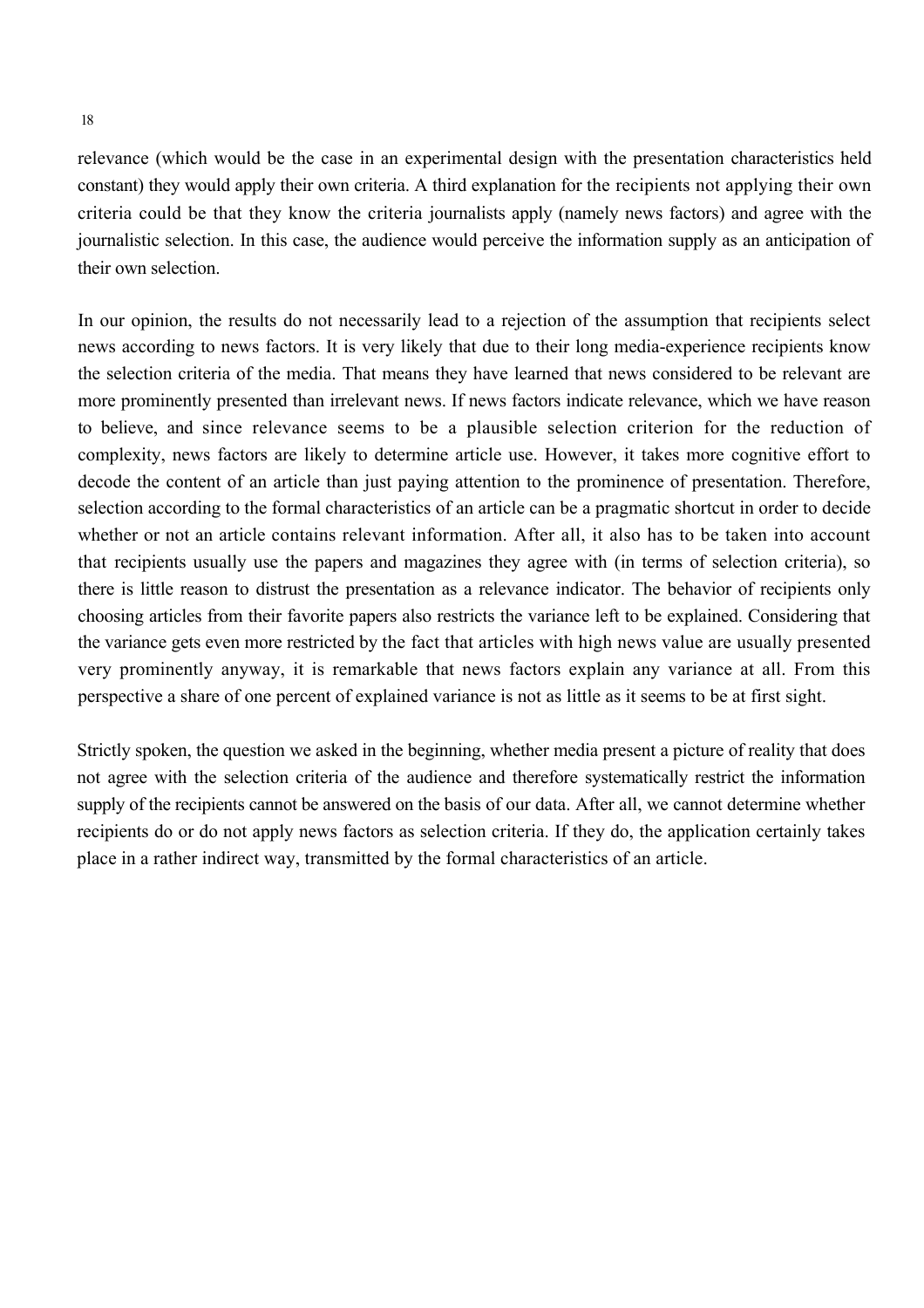### **References:**

- Adoni, Hanna/Mane, Sherril (1984): Media and the Social Construction of Reality. In: Communication Research 11:323-340.
- Anderson, John R. (1989): Kognitive Psychologie. Heidelberg.
- Andersson, Richard C./Spiro, J. Rand (eds.)(1977): Schooling and the Acquisition of Knowledge. John Wiley & Sons, Hillsdale.
- Atwood, Erwin L. (1970): How Newsmen and Readers Perceive Each Other's Story Preferences. Journalism Quarterly 47:296-302.
- Berger, Peter L./Luckmann, Thomas (1987): Die gesellschaftliche Konstruktion der Wirklichkeit. Eine Theorie der Wissenssoziologie. Frankfurt.
- Berlyne, D.E. (1960): Conflict, Arousal and Curiosity. New York.
- Berry, Colin et al. (1980): Nachrichtenpräsentation im Fernsehen: Faktoren, die die Erinnerungsleistung der Zuschauer beeinflussen. In: Mediaperspektiven 10:688-694.
- Bornholdt, John N. Jr. (1966): Should the Student Press be More Serious? In: Journalism Quarterly 43:560-562.
- Brown, Roger/Kulik, James (1982): Flashbulb Memories. In: Neisser:23-40.
- Buckalew, James K. (1969): A Q-Analysis of Television News Editor's Decidions. In: Journalism Quarterly 46:135-137.
- Buckalew, James K. (1969/70): News Elements and Selection by Television News Editors. In: Journal of Broadcasting 14:47-54.
- Buckalew, James K. (1973/74): The Radio News Editor as a Gatekeeper. In: Journal of Broadcasting 18:211-221.
- Cantor, Nancy/Kihlstrom, J. F.(eds.) (1981): Personality, Cognition and Social Interaction. Hillsdale.
- Clyde, Robert W./Buckalew, James K. (1969): Inter Media Standardization: A Q-Analysis of News Editors. In: Journalism Quarterly 46:349-351.
- Dijk, Teun van (1988): News as Discourse. Amsterdam University: Hillsdale.
- Doelker, Christian (1991): Kulturtechnik Fernsehen. Stuttgart.
- Donsbach, Wolfgang (1991): Medienwirkung trotz Selektion. Einflußfaktoren auf die Zuwendung zu Zeitungsinhalten. Köln u.a.
- Dressler, Wolfgang (ed.) (1977): Current Trends in Textlinguistics. Berlin/New York.
- Eilders, Christiane (1997): Nachrichtenfaktoren und Rezeption. Eine empirische Analyse zur Auswahl und Verarbeitung politischer Information. Opladen.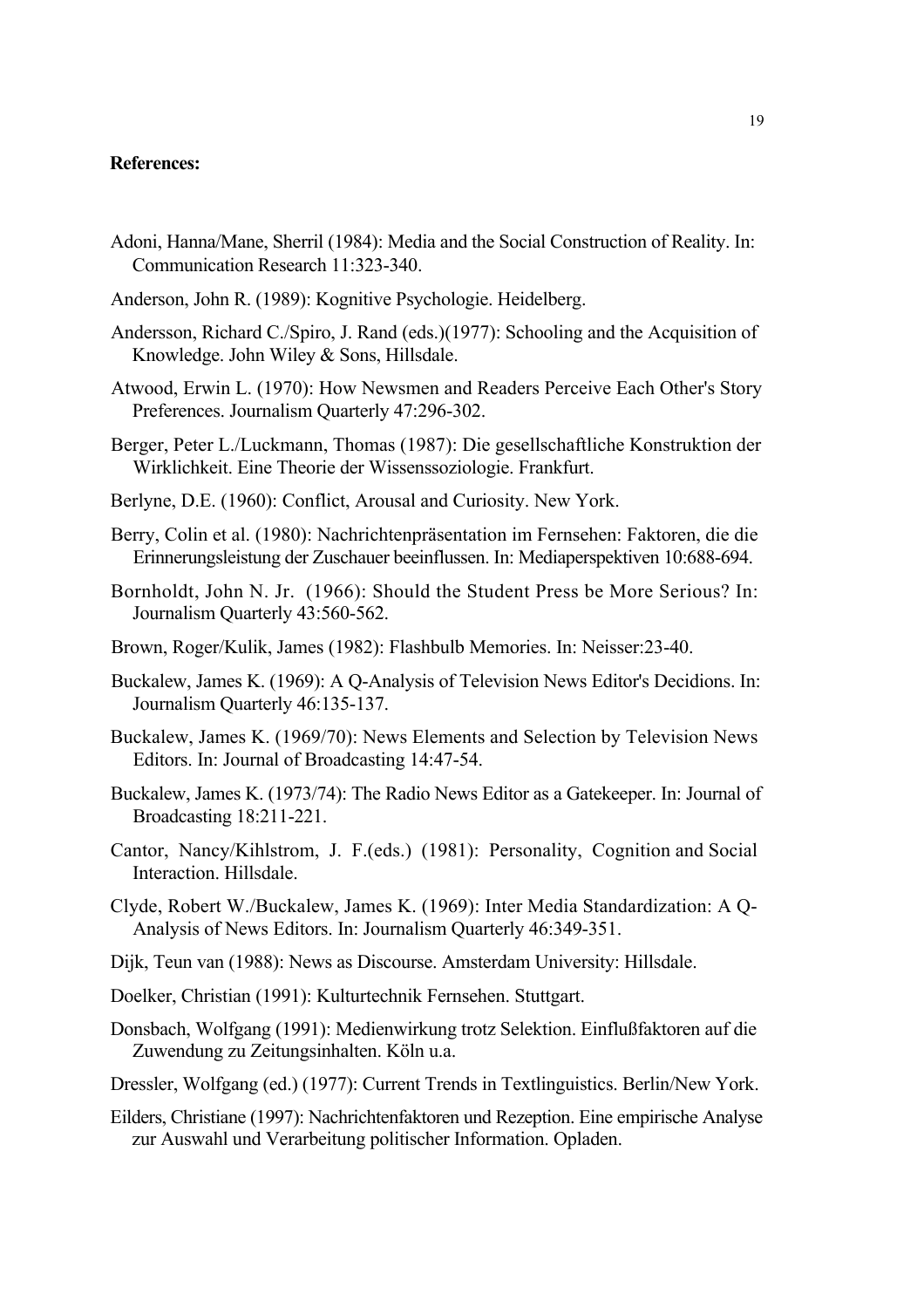- Fiske, Susan T./Kinder, Donald R. (1981): Involvement, Expertise and Schemata Use: Evidence from Political Cognition. In: Cantor/ Kihlstrom: 171-190.
- Fiske, Susan T./Linville, Patricia (1980): What does the Schema Concept buy us? In: Personality and Social Psychology Bulletin 6:543-557.
- Früh, Werner (ed.) (1991): Medienwirkungen: Das dynamisch-transaktionale Modell. Theorie und empirische Forschung. Opladen.
- Früh, Werner (1994): Realitätsvermittlung durch Massenmedien. Die permanente Transformation der Wirklichkeit. Opladen.
- Früh, Werner/Schönbach, Klaus (1982): Der dynamisch-transaktionale Ansatz. Publizistik 27:74-88.
- Früh, Werner/Wirth, Werner (1991): Dynamik der Informationsverarbeitung suggestibler Rezipienten. Transaktionen von Suggestibilität, Aktivation und Medieninformation. In: Früh:271- 303.
- Früh, Werner/Wirth, Werner (1992): Looking into the Black Box. Intolerance of Ambiguity and Dynamic-transactional Processes in the Development of Issue-related Images. In: European Journal of Communication 3:541-569.
- Galtung, Johan/Rüge, Marie H. (1965): The Structure of Foreign News. The Presentation of the Congo, Cuba and Cyprus Crises in Four Norwegian Newspapers. In: Journal of Peace Research 2:64- 91.
- Graber, Doris (1988): Processing the News. How People Tame the Information Tide. New York: Longman.
- Higgins, E. T./Bargh J. A. (1987): Social Cognition and Social Perception. Annual Review of Psychology 38:369-425.
- Higgins, Edward T./Herman, C. Peter/ Zanna, Mark P. (eds.) (1981): Social Cognition. The Ontario Symposion. Vol. 1. Hillsdale.
- Johnston, William A./Dark, Veronica J. (1986): Selective Attention. In: Annual Review of Psychology 37:43-75.
- Lassahn, P.H. (1967): Comparisons of Judgements about Agricultural Science News. In: Journalism Quarterly 44:702-707.
- Lindsay, Peter H./Norman, Donald A. (1977): Human Information Processing. An Introduction to Psychology. New York.
- Lippmann, Walter (1990): Die öffentliche Meinung. Reprint des Publizistik Klassikers. Bochum (l. ed. 1922).
- Merten, Klaus (1985): Faktoren der Nachrichtenrezeption. Ergebnisbericht zum Projekt der ARD/ ZDF-Medienkommission. Münster.
- Minsky, M.A. (1975): A Framework for Representing Knowledge. In: Winston:211-277.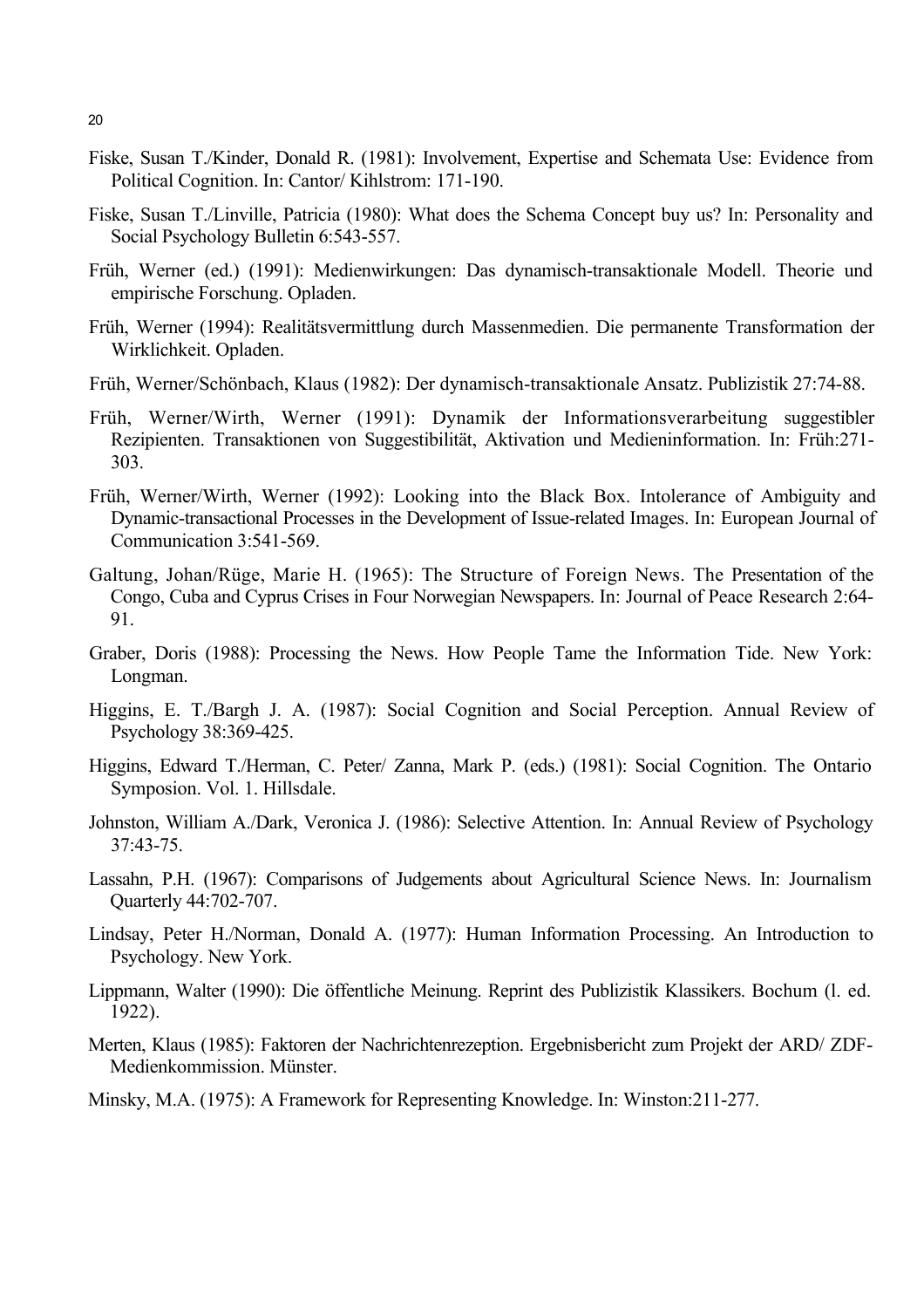- Neisser, Ulrich (ed.) (1982): Memory Observed. Remembering in Natural. San Francisco.
- Norman, Donald A. (1973): Aufmerksamkeit und Gedächtnis. Eine Einführung in die menschliche Informationsverarbeitung. Weinheim/Basel.
- Östgaard, Einar (1965): Factors Influencing the Flow of News. In: Journal of Peace Research 2:39-63.
- Robinson, John P./Levy, Mark R. (eds.) (1986): The Main Source. Learning from Television. Beverly Hills.
- Rosengren, Karl Eric (1970): International News: Intra and Extra Media Data. In: Acta Sociologica 13:96-109.
- Rosengren, Karl E./Wenner, Lawrence A./Palmgreen, Philip (1985) (eds.): Media Gratifications Research. Beverly Hills, London: SAGE.
- Ruhrmann, Georg (1989): Rezipient und Nachricht. Struktur und Prozeß der Nachrichtenrekonstruktion. Opladen.
- Rumelhart, David E. (1980): Schemata: The Building Blocks of Cognition. In: Spiro/ Bruce/Brewer:33-58.
- Rumelhart, David/Ortony, Andrew (1977): The Representation of Knowledge in Memory. In: Andersson, Richard C./Spiro, J. Rand:99-134.
- Sande, Øystein (1971): The Perception of Foreign News. In: Journal of Peace Research 8:221-237.
- Schank/Abelson (1977): Scripts, Plans, Goals, and Understanding. Hillsdale, N.J.: Erlbaum.
- Schatz, Heribert/Schulz, Winfried (1992): Qualität von Fernsehprogrammen. Kritierien und Methoden zur Beurteilung von Programmqualität im dualen Fernsehsystem. In: Mediaperspektiven 11:690-712.
- Schütz, Alfred (1982): Das Problem der Relevanz. Frankfurt.
- Schütz, Alfred/Luckmann, Thomas (1984): Strukturen der Lebenswelt. Frankfurt.
- Schulz, Winfried (1976): Die Konstruktion von Realität in den Nachrichtenmedien. Analyse der aktuellen Berichterstattung. Freiburg/München.
- Schulz, Winfried (1982): News Structure and People's Awarenes of Political Events. In: Gazette 30:139-153.
- Spiro, Rand J./Bruce, Bertram C./Brewer, William F. (eds.) (1980): Theoretical Issues in Reading Comprehension. Perspectives from Cognitive Psychology, Linguistics, Artificial Intelligence and Education. Hillsdale.
- Staab, Joachim Friedrich (1990a): The Role of News Factors in News Selection. A Theoretical Reconsideration. In: European Journal of Communication 5:423-443.